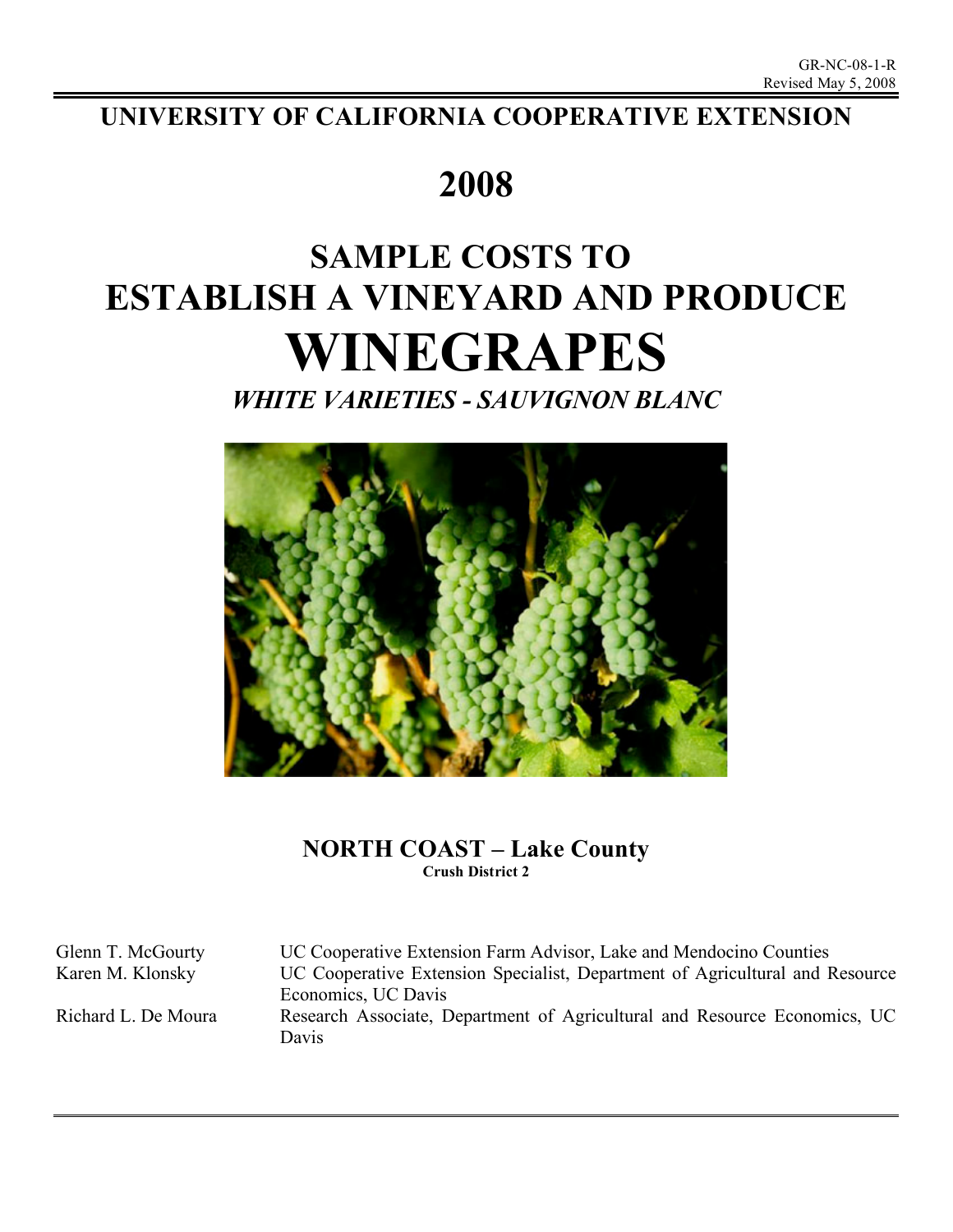## UNIVERSITY OF CALIFORNIA COOPERATIVE EXTENSION **SAMPLE COST TO ESTABLISH A VINEYARD AND PRODUCE WINEGRAPES**

White Varieties - Sauvignon Blanc North Coast - Lake County 2008

## **CONTENTS**

|                                                                        | 2   |
|------------------------------------------------------------------------|-----|
|                                                                        |     |
|                                                                        |     |
|                                                                        |     |
|                                                                        |     |
|                                                                        |     |
|                                                                        |     |
|                                                                        |     |
| <b>REFERENCES.</b>                                                     |     |
|                                                                        |     |
|                                                                        |     |
|                                                                        |     |
|                                                                        |     |
|                                                                        |     |
| Table 6. WHOLE FARM ANNUAL EQUIPMENT, INVESTMENT & BUSINESS OVERHEAD21 |     |
|                                                                        | .22 |
|                                                                        |     |
|                                                                        |     |

## **INTRODUCTION**

Sample costs to establish a vineyard and produce winegrapes (white varieties) in the North Coast – Lake County are presented in this study. This study is intended as a guide only, and can be used to make production decisions, determine potential returns, prepare budgets and evaluate production loans. Practices described are based on production practices considered typical for the crop and area, but will not apply to every situation. Sample costs for labor, materials, equipment and custom services are based on current figures. A blank column, "Your Costs", in Tables 2 and 3 is provided to enter your costs.

The hypothetical farm operation, production practices, overhead, and calculations are described under the assumptions. For additional information or an explanation of the calculations used in the study call the Department of Agricultural and Resource Economics, University of California, Davis, (530) 752-3589 or your local UC Cooperative Extension office.

Sample Cost of Production Studies are available for many commodities. Current and many archived studies can be downloaded from the Agricultural and Resource Economics website at UC Davis http://coststudies.ucdavis.edu. These studies as well as archived studies not on the website can be requested through the department by calling (530) 752-1517.

> The University of California is an affirmative action/equal opportunity employer The University of California and the United States Department of Agriculture cooperating.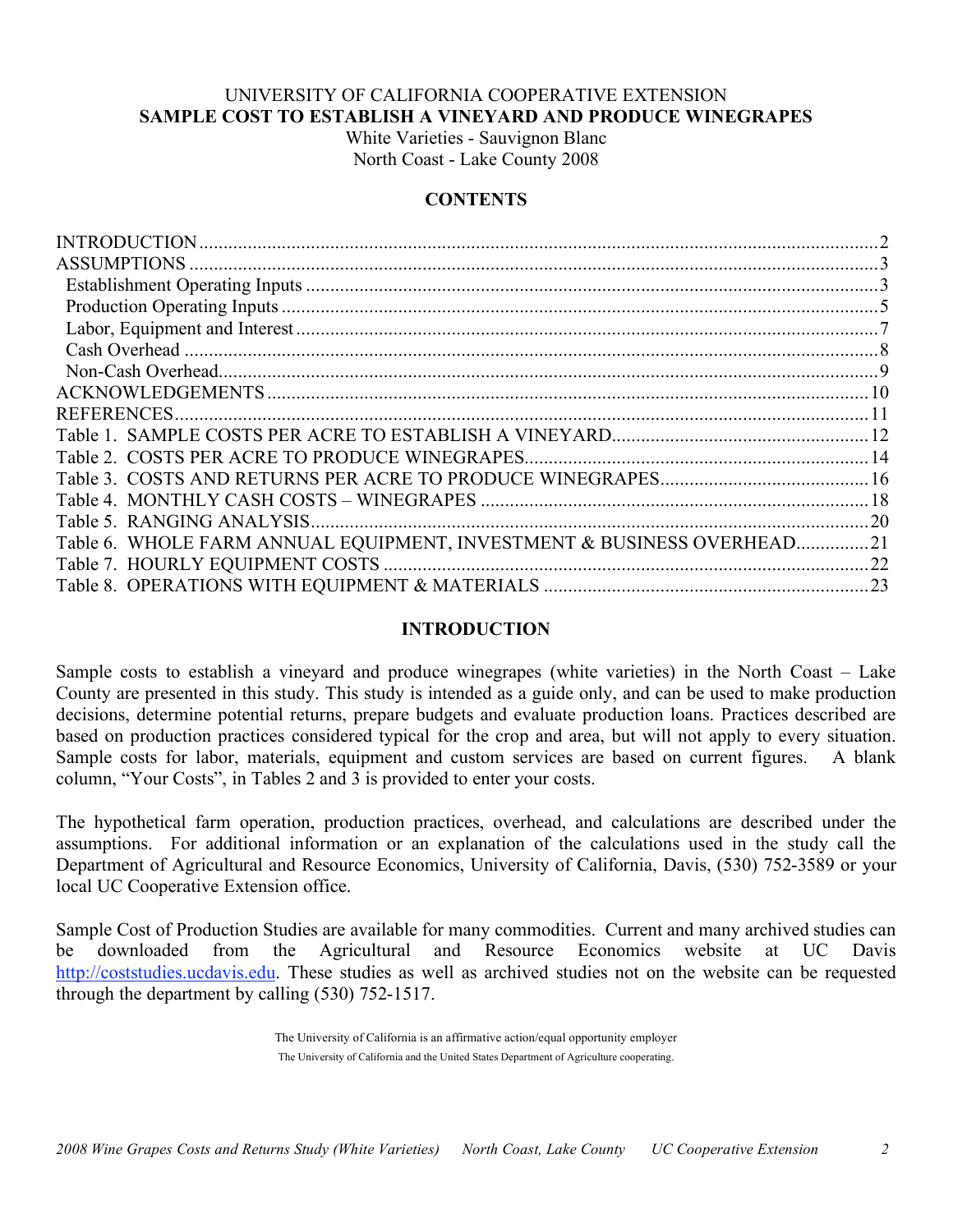## **ASSUMPTIONS**

The assumptions refer to Tables 1 to 7 and pertain to sample costs to establish a vineyard and produce winegrapes – Sauvignon Blanc (a white variety) - in the North Coast, Lake County. The cultural practices described represent production operations and materials considered typical of a well-managed vineyard in the region. The costs, materials, and practices shown in this study will not apply to all farms. Timing of and types of establishment and production cultural practices will vary among growers within the region and from season to season due to variables such as weather, soil, and insect and disease pressure. The practices and inputs used in this study are intended as a guide only. **The use of trade names and cultural practices in this report does not constitute an endorsement or recommendation by the University of California nor is any criticism implied by omission of other similar products or cultural practices.**

**Land**. The vineyard is located on fairly level land in Lake County. The hypothetical farm is comprised of 40 contiguous acres, 35 of which are planted with white winegrapes. The other five acres are occupied by roads, irrigation systems, and farmstead. The vineyard is owned and operated by the grower.

## **Establishment Operating Inputs (Table 1)**

The following establishment descriptions are typical practices for many vineyards in Lake County, but may not be appropriate to individual circumstances.

**Site Preparation**. Prior to land preparation, gypsum is applied by the grower. The land is subsoiled once by a custom operator, then disked and rolled by the grower, followed by three rippings each in a different direction to a depth of 2-3 feet by a custom operator. Afterwards the ground is disked three times by the grower. The ground is then leveled and smoothed in three passes (each in different direction) with a landplane. The field is then laid out and rows marked. The following spring (February), Roundup is applied for weed control prior to planting. Most operations that prepare the vineyard for planting are done in the year prior to planting, but costs are shown in the first year.

**Vines**. Dormant bench grafted Sauvignon Blanc (white variety) vines are planted during the spring on 6 foot x 8 foot spacing at 908 vines per acre. Vines will be trained during the first and second years and are expected to begin yielding harvestable fruit in three years.

**Planting**. Planting the vineyard starts by laying out and marking vine sites in early spring. Holes are dug, and the vines are planted in April. Vine protectors are placed over the plants shortly after planting. In the second year, 2% of the vines or 18 vines per acre are replaced after dying during the first season. The economic life of the planting is expected to be 25 years.

**Trellis System**. The vertical (VSP) trellis system is designed to support a bilateral, cordon-trained, and spurpruned vineyard. The trellis is composed of end posts on each row, steel T post every third vine with light steel rods for the other two vines. Two 12-inch crossarms are set at 14 inches and 30 inches above the cordon wire which is 32 inches above ground. There are six wires – one light wire for drip, one wire for the cordon and four wires for the foliage (two sets of two). The trellis system is installed by a commercial trellis company and the costs are shown in the second year. The vine stakes are put in the first year; the wire end posts and cross arms in the second year. The trellis system is considered part of the vineyard since it will be removed at the time of vine removal and therefore is included in the vineyard establishment costs.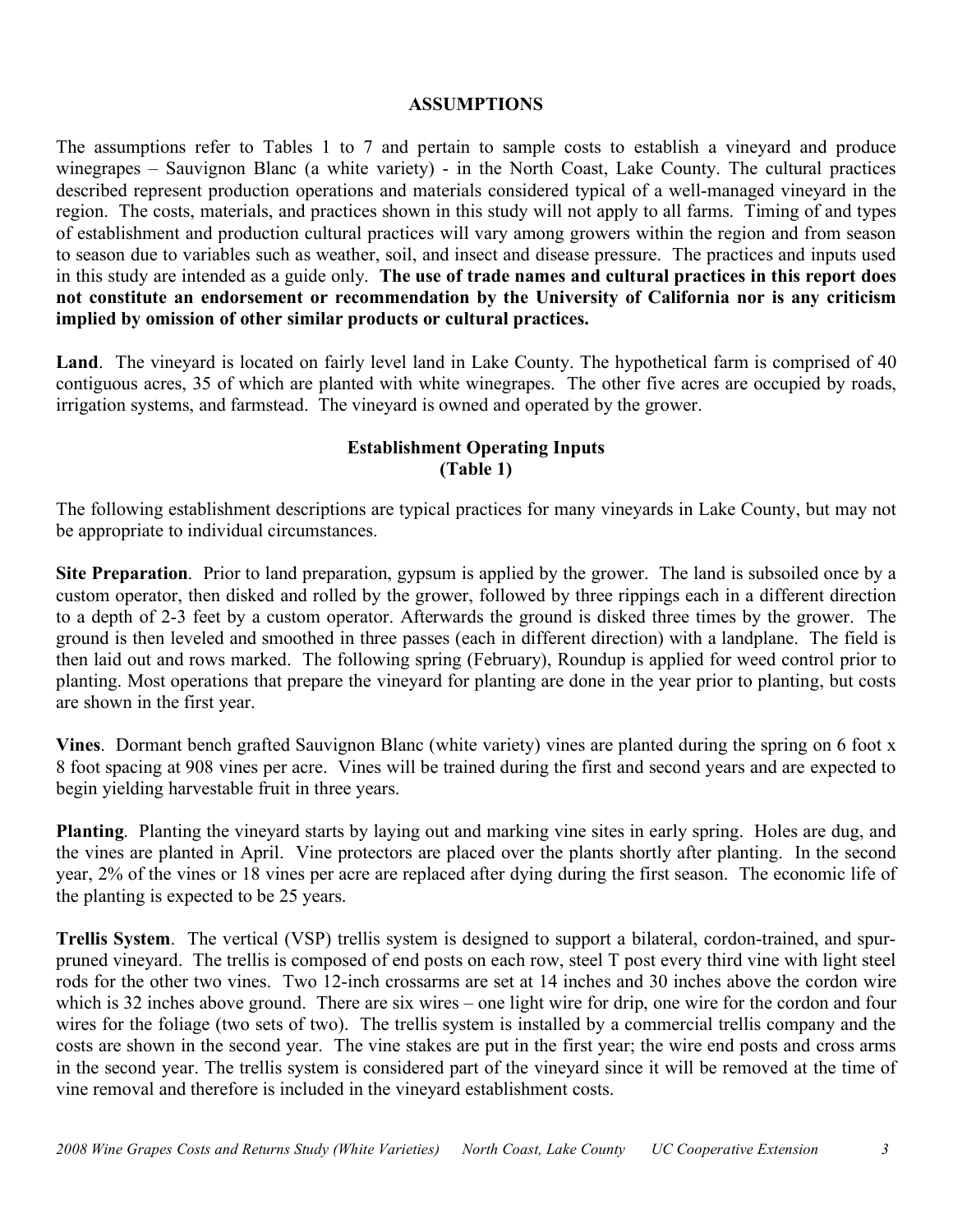**Vine Management (VM), Pruning, Training.** In the first year, two to three weeks after planting, the vines are cut to two shoots and the vine protector put over the plant. In July, the vine protectors are removed, the vines are pruned to a single shoot and vine protectors put back over the vines. The second year begins with dormant pruning during the winter (January). Training begins in the spring and includes suckering, tying, and training the selected cordons and spurs as well as tucking shoots. Several training passes may be made, but in this study one pass is made in May or June. Suckering is the removal of unwanted shoots from the trunk and cordons. Beginning in the third year, the vines are pruned in January and the prunings are placed in alternate rows for shredding and are shredded during the first mowing (March). In February, the cordons are tied to the fruiting wire. In separate passes in May, the trunks and the cordons are suckered. Later in June, the shoots are tucked. Leaf removal begins in the fourth year in June and is done mechanically with a tractor and leaf removal machine.

**Irrigation.** During the first three years, water is applied weekly beginning early June and continuing through September. In the fourth and subsequent years, water is applied twice weekly from late June to early September. Pumped

| Year    | Number of Months | AcIn/Year |
|---------|------------------|-----------|
| $1 - 3$ |                  | 40        |
|         | 2.5              | 5.5       |

water plus labor constitute the irrigation cost. The cost is based on using 15 HP motor to pump from 75 feet deep over 35 acres. The drip lines are flushed at the beginning of the irrigation season (June) and once during the season (August). Depending on water quality, growers may flush less or as often as prior to every irrigation. Price per acre-foot of water will vary by grower in this region depending on quantity pumped, power cost, various well characteristics, and other irrigation factors. In this study water is calculated to cost \$4.50 per acreinch based on PG&E electrical costs. No assumption is made about effective rainfall. The amount of water applied to the vines varies and are shown in Table A.

**Frost Protection.** Frost protection begins in the third year. It is assumed that the vineyard will need frost protection for 12 nights during April, May and early June. The system runs for 8 hours per night and applies one acre inch. One hour of labor and ATV use per 35 acres (0.028 hrs/acre) is needed to check the system each time it is turned on.

**Fertilization**. Gypsum at 10 tons per acre is applied prior to ripping (land preparation). During the first through third year, nitrogen is injected into the drip irrigation system at each irrigation from June to mid August. One pound of N per acre weekly over 10 irrigations, totaling 10 pounds of N per acre per season. Beginning in the third year, gypsum is applied in the fall (November) once every three years and one-third of the cost is included each year. Beginning in the fourth year, nitrogen is applied through the irrigation system once per week and potassium as Potassium Thiosulfate (KTS) is applied in the other irrigation once per week. Both are applied from June to mid August.

**Pest Management.** The pesticides and rates mentioned in this cost study as well as other materials are listed in *UC Integrated Pest Management Guidelines, Grapes,* available at www.ipm.ucdavis.edu. Pesticides mentioned in the study are commonly used, but other materials are available.

*Weeds (Vineyard Floor***)**. Roundup is applied to the vine row prior to planting. During the first two years the middles are disked four times – May, June, July, August. In the second year, a mowing in March also shreds the prunings. Beginning in January of the second year, a mixture of Roundup, Goal, and Surflan are applied to the vine row. A spot spray with Roundup is applied to the vine row in July in the second and subsequent years.

*Weeds (Cover Crop).* In the fall (October) of the second year, the ground is disked twice, harrowed once and an annual clover cover crop drilled at 20 to 30 pounds per acre. From the third year on, the middles are mowed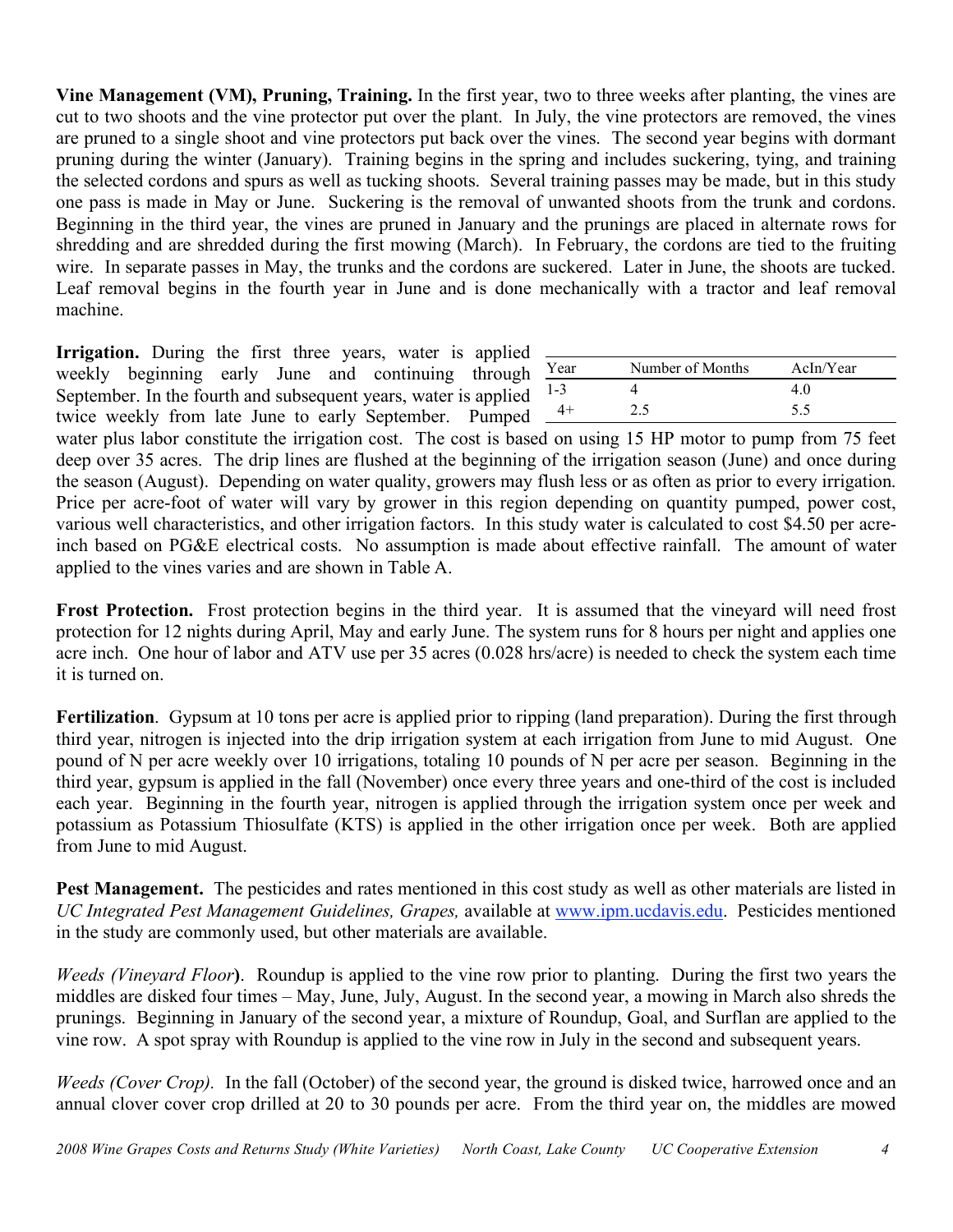three times: the March mowing is done on alternate rows to shred the prunings; mowings in June and July are done on every row.

*Insect and Arthropod*. Beginning in the third year, Stylet Oil is applied at budbreak in April to control mites and powdery mildew. Provado is applied in July to control leafhoppers.

*Disease*. Treatment for powdery mildew begins in the second year. Two applications of Thiolux are made in May, an application of Flint in June followed by Rally in June. The Thiolux is applied to alternate rows. In the third year, Stylet Oil for mildew and mites is applied in April (budbreak) and Rubigan spray for powdery mildew in July. Pristine for mildew is applied in late July beginning in the fourth year.

*Vertebrate Pests.* Gophers are controlled beginning in the first year after planting, In May, alternate middles are driven throughout the vineyard and around the edge to spot treat with gopher bait using a tractor and mechanical baiter.

**Harvest**. In the third year, due to the small crop, the grapes are hand harvested and in this study is \$150 per ton in contract labor costs. The costs will vary depending on yield. The grower furnishes three tractors (two rented) and three trailers with bins (gondolas), a

| Table B. Annual Yields for Sauvignon Blanc |
|--------------------------------------------|
|--------------------------------------------|

|  |  | in Lake County (Crush District 2) |  |
|--|--|-----------------------------------|--|

| ear | $\sim$        | $-1$ $-1$ $-1$ $-1$ $-1$ $-1$ |  |     |
|-----|---------------|-------------------------------|--|-----|
|     |               |                               |  |     |
|     | Tons Per Acre | ن. 1                          |  | . ب |

rented forklift and also three drivers to operate the tractors and forklift. Beginning in the fourth year, the grapes are mechanically harvested and the grower furnishes the supporting equipment. See Harvest in Production section.

**Yields**. Winegrapes begin bearing an economic crop in the third year after planting. Yield maturity is reached in the sixth year. The annual yields are measured in tons as shown in Table B.

## **Production Operating Inputs**

 $(Tables 2-8)$ 

**Pruning/ Suckering/Canopy Management (CM)**. The vines are hand pruned in February. The prunings are placed in alternate row middles and shredded during the first mowing in March. In March, the cordons are tied to the fruiting wire. The trunks and cordons in separate passes are suckered in May. In late May the bottom wire is moved up and the shoots are tucked. Mechanical leaf removal is done once sometime from mid June to early July by the grower.

**Irrigation.** Water is pumped to the vineyard drip lines after running through a filtration station. The cost includes the water pumping cost plus irrigation labor (0.06 hours/acre) including checking the lines. Beginning the last week of June, the vines are irrigated twice weekly through the first week of September. One person using an ATV (ATV cost included under ATV) checks the lines at each irrigation. Time is also required to flush the lines at the beginning of the season and again during the middle of the irrigation season. A three man crew is used to flush the lines and based on grower data; it is assumed that it takes 0.40 man hours per acre. Some growers, depending on the water quality, will flush the lines several times during the season.

**Frost Protection.** It is assumed that the vineyard will need frost protection for 12 nights during April, May and early June. The system runs for 8 hours per night applying one-acre inch of water per night. The water is pumped into the reservoir and stored, then pumped into the overhead sprinklers using a diesel pump. One hour of labor and ATV use per 35 acres (0.028 hrs/acre) is needed to check the system each time it is turned on.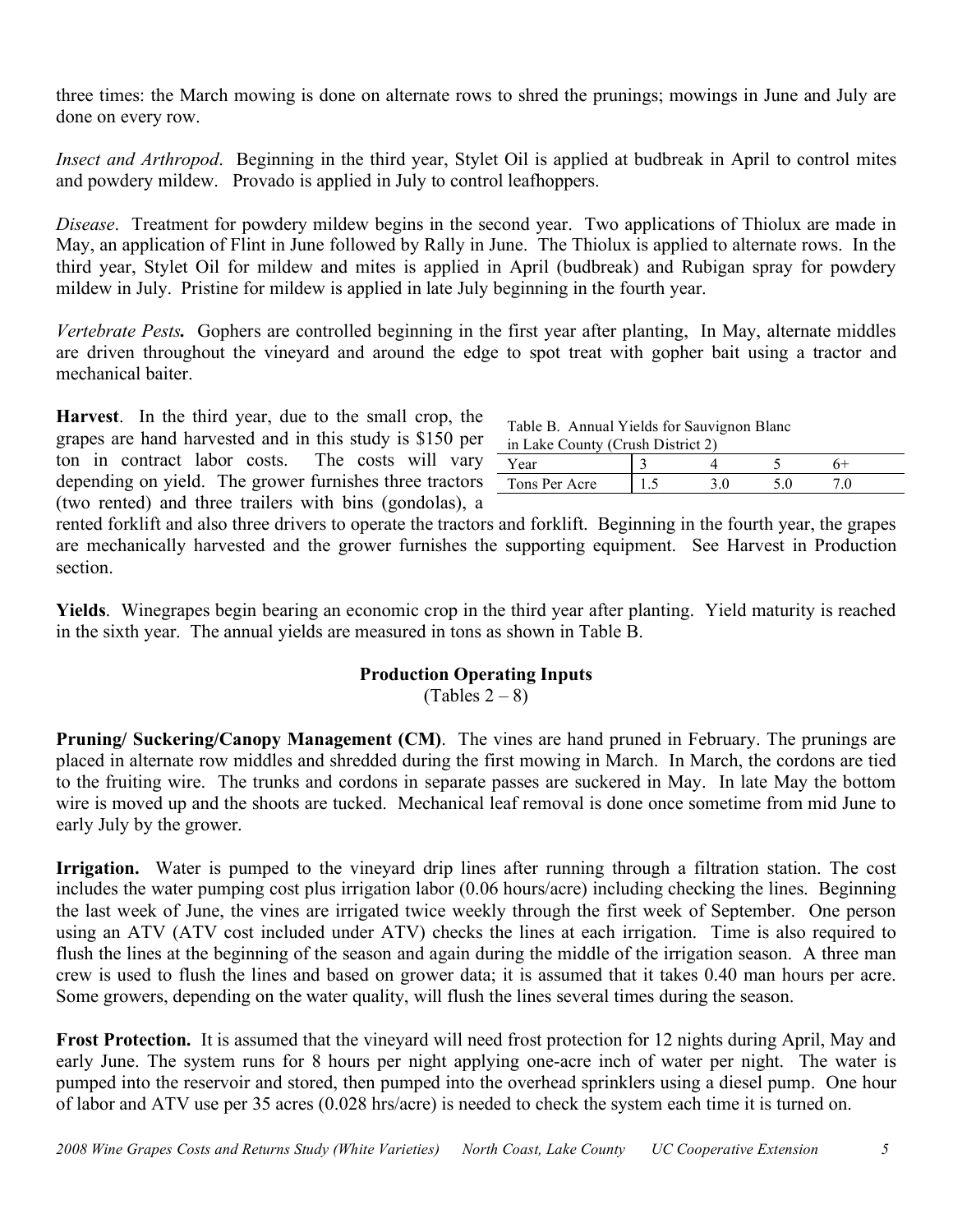**Fertilization/Soil Amendments.** From late June to early September, nitrogen (N) as UN32 at 10 pounds per acre per season is applied through the drip irrigation at one pound of N per week applied in one of the twice weekly irrigations. Potassium as Potassium Thiosulfate (KTS) is applied in the other weekly irrigation. Labor costs for the fertilizers are assumed to be included in the irrigation labor. Gypsum at two tons per acre is broadcast applied in November once every three years. One third of the cost is included each year.

**Pest Management.** The pesticides and rates mentioned in this cost study are listed in *UC Integrated Pest Management Guidelines, Grapes.* For information on other pesticides available, pest identification, monitoring, and management visit the UC IPM website at www.ipm.ucdavis.edu. For information and pesticide use permits, contact the local county agricultural commissioner's office. **Pesticides mentioned in this study are used to calculate rates and costs. Although the pesticides mentioned are commonly used by growers, many other pesticides are available. Check with your PCA and/or the UC IPM website for current recommendations and/or your Lake County viticulture farm advisor.** Adjuvants are recommended for use with many pesticides for effective control, but the adjuvant and their costs are not included in this study. Pesticide costs may vary by location, brand, and grower volume. Pesticide costs in this study are taken from a single dealer and shown as full retail.

*Pest Control Adviser (PCA).* Written recommendations are required for many commercially applied pesticides and are written by licensed pest control advisers. In addition the PCA will monitor the field for agronomic problems including pests, diseases, and nutritional status. Growers may hire private PCAs (Crop Consultants) or receive the service as part of a service agreement with an agricultural chemical and fertilizer company. A private PCA/Crop Consultant is hired by the grower.

*Weeds*. Roundup, Goal, Surflan and Chateau in combination are applied to the vine row during the dormant period in January. The middles are mowed three times: alternate middles in March which shreds the prunings and all middles in May and June or July. Also in June or July, the vine rows are spot sprayed to remove weeds not controlled by previous herbicides applications. The vine rows are sprayed using the grower's ATV and weed sprayer.

*Insect.* Mites are controlled with a Stylet Oil spray (also for powdery mildew) in late April. Provado is applied in July to control leafhoppers. All materials are applied by the grower using an air-blast or vineyard sprayer.

*Disease* Powdery mildew is treated typically at 14 to 21 day intervals depending upon fungicide applied. Beginning in late April, Stylet Oil is applied followed with two applications of Thiolux (micronized sulfur) in May. The sulfur applications are made to alternate rows. Four applications each with a different fungicide and with a different mode of action are made – Flint in June, Rally in June, Rubigan in mid July, Pristine in late July. The insect and fungicide sprays are made by the grower using the 50 HP tractor and air blast sprayer. Eutypa occurs in vineyards that are over 10 years old and is assumed in this study. Using an ATV and trailer, the worker drives through the vineyard and cuts out diseased material, hauls it out of the vineyard and burns the prunings. Burning may not be permitted in the future and other forms of disposal will be sought.

*Vertebrate Pests.* Gophers are controlled by driving alternate middles throughout the vineyard and around the edge to spot treat with gopher bait using a mechanical baiter. Depending upon the gopher population, additional treatments may be necessary.

2008 Wine Grapes Costs and Returns Study (White Varieties) North Coast, Lake County UC Cooperative Extension 6 **Harvest.** The vines are mechanically harvested at night in September by a custom operator and the costs include the machine operator and a guide on the ground. Custom harvest charges vary depending upon row width and for this study, the cost is assumed to be \$300 per acre. The grower furnishes three tractors – one owned and two rented - and three trailers and two drivers. The grower also rents two portable light stations, a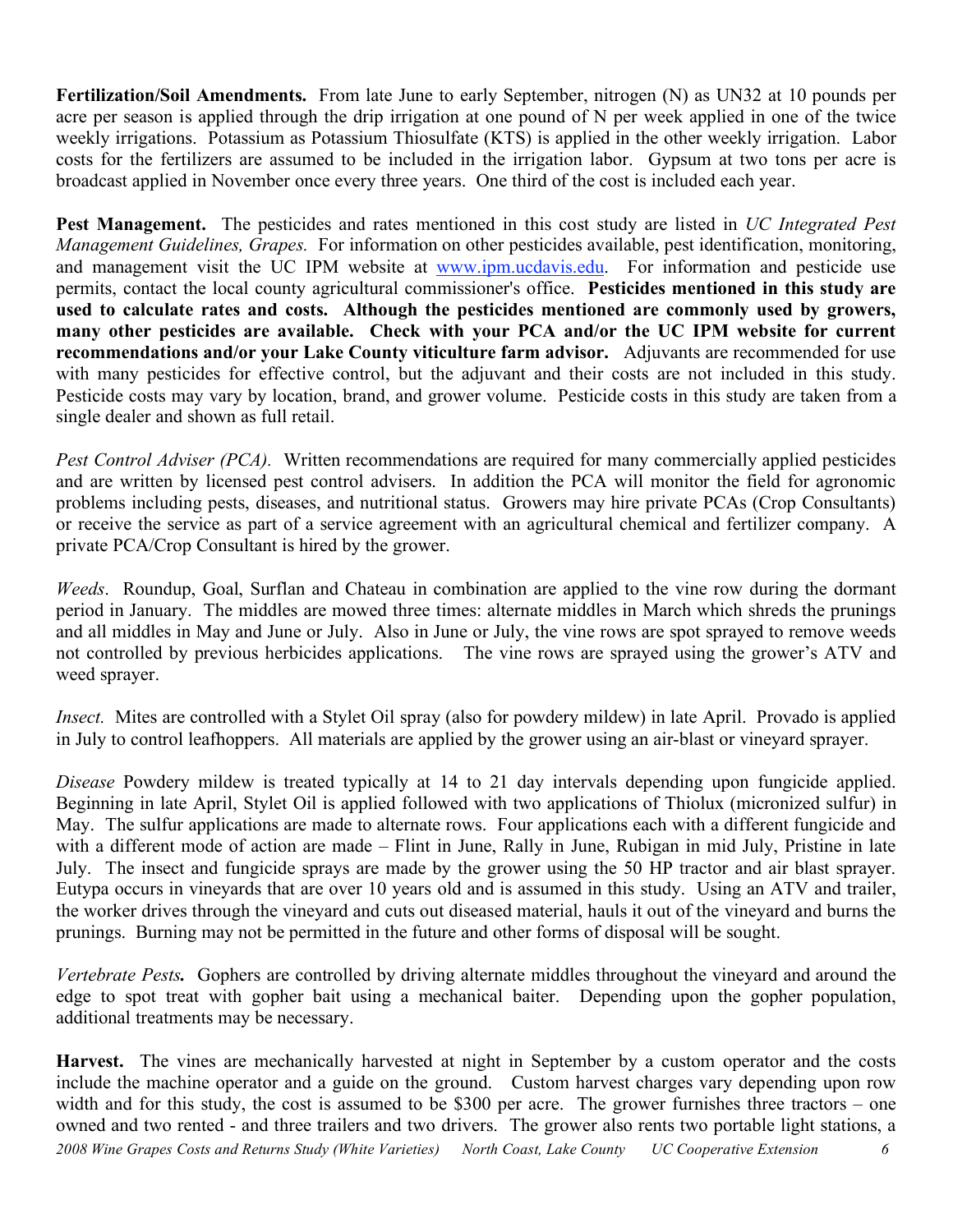forklift and hires an operator, who loads and unloads the gondolas (2.5 ton) on and off the trailers and loads the truck for hauling to the crusher. Harvesting is done at night and assumes the harvester can pick 1.3 acres per hour or 10 acres per night taking approximately 4 days/nights to harvest the vineyard. Hauling to the crusher is also contracted for and paid by the grower. It is assumed that the grower is hauling to a winery outside of the county and the cost is \$20 per ton.

*Yields.* Yield maturity is reached in the sixth year. An assumed average yield of 7 tons per acre over the remaining life of the vineyard is used to calculate yields/returns in the production years. The annual yields are measured in tons as shown in Table B.

**Returns**. Return prices per ton for winegrapes are determined by variety and percent sugar. The average 2001- 2006 price based on the Grape Crush Report for Sauvignon Blanc was \$891 per ton. Use of return prices for grapes is for calculating net returns to growers at different yields and price. An average price of \$900 per ton for Sauvignon Blanc winegrapes is used in this study.

**Assessment**. The Lake County Wine Grape Commission (LCWGC) is a local entity performing marketing for growers. The current assessment rate is 1% of the gross value of the grapes and is collected by the wineries and paid to the commission.

**Pickup/ATV.** The study assumes business use mileage of 2,500 miles per year for the pickup. The ATV is used for baiting gophers and is included in those costs. Additional ATV time and use for general checking of the vineyard, and checking for diseases and the irrigation system are shown as a single operation.

## **Labor, Equipment, and Interest**

Labor. Hourly wages for workers are \$10.00 for machine operators and \$8.00 per hour non-machine labor. Adding 33% for the employer's share of federal and state payroll taxes, workers compensation insurance for vine crops (0040) and other possible benefits gives the labor rates shown of \$13.30 and \$10.64 per hour for machine labor and non-machine labor, respectively. Workers' compensation costs will vary among growers, but for this study the cost is based upon the average industry final rate as of January 1, 2008 (personal email from California Department of Insurance, March 11, 2008, unreferenced). Labor for operations involving machinery are 20% higher than the operation time given in Table 2 to account for the extra labor involved in equipment set up, moving, maintenance, work breaks, and field repair.

**Equipment Operating Costs.** Repair costs are based on purchase price, annual hours of use, total hours of life, and repair coefficients formulated by American Society of Agricultural Engineers (ASAE). Fuel and lubrication costs are also determined by ASAE equations based on maximum power takeoff (PTO) horsepower, and fuel type. Prices for **on-farm delivery** of diesel and gasoline are \$2.50 and \$3.10 per gallon, respectively. Fuel costs are derived from American Automobile Association (AAA) and Energy Information Administration 2007 monthly data. The diesel fuel cost excludes federal and state excise taxes, but includes a 2.25% sales tax while gasoline includes all taxes including an 8.00% sales tax. Gasoline federal and state excise tax are refundable for on-farm use when filing your income tax. The fuel, lube, and repair cost per acre for each operation in Table 2 is determined by multiplying the total hourly operating cost in Table 7 for each piece of equipment used for the selected operation by the hours per acre. Tractor time is 10% higher than implement time for a given operation to account for setup and travel.

**Interest on Operating Capital.** Interest on operating capital is based on cash operating costs and is calculated monthly until harvest at a nominal rate of 8.75% per year. A nominal interest rate is the typical market cost of borrowed funds. The interest cost of post harvest operations is discounted back to the last harvest month using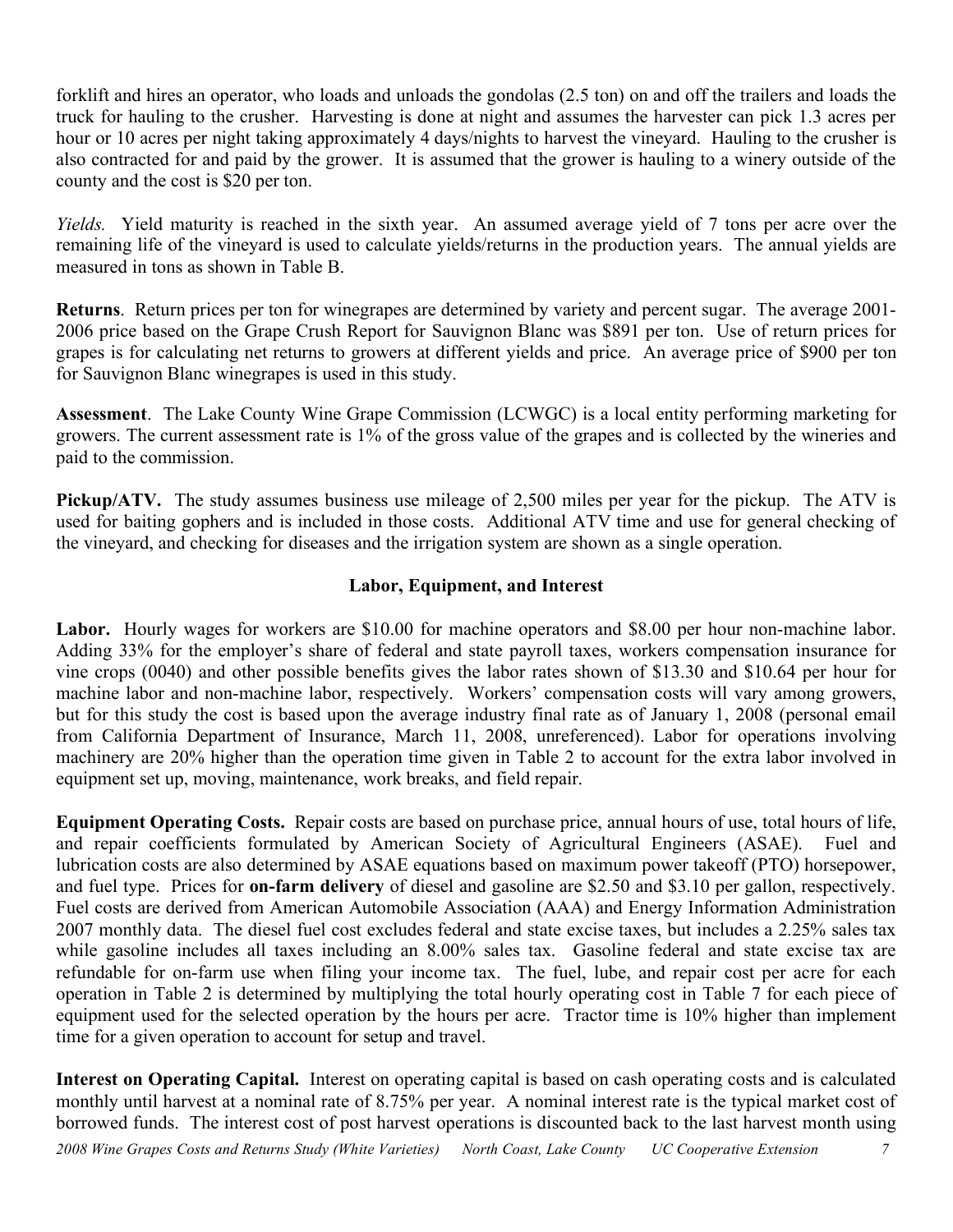a negative interest charge. The rate will vary depending upon various factors, but the rate in this study is considered a typical lending rate by a farm lending agency as of January 2008.

**Risk.** The risks associated with crop production should not be minimized. While this study makes every effort to model a production system based on typical, real world practices, it cannot fully represent financial, agronomic and market risks, which affect profitability and economic viability.

## **Cash Overhead Costs**

Cash overhead consists of various cash expenses paid out during the year that are assigned to the whole farm and not to a particular operation.

**Property Taxes.** Counties charge a base property tax rate of 1% on the assessed value of the property. In some counties special assessment districts exist and charge additional taxes on property including equipment, buildings, and improvements. For this study, county taxes are calculated as 1% of the average value of the property. Average value equals new cost plus salvage value divided by 2 on a per acre basis.

**Insurance.** Insurance for farm investments varies depending on the assets included and the amount of coverage. Property insurance provides coverage for property loss and is charged at 0.728% of the average value of the assets over their useful life. Liability insurance covers accidents on the farm and costs \$550 for the entire farm.

**Crop Insurance.** The level of protection for crop insurance was not identified, but the growers suggested a cost of \$65 per acre.

**Office Expense.** Office and business expenses are estimated at \$250 per producing acre. These expenses include office supplies, telephones, bookkeeping, accounting, legal fees, shop and office utilities, and miscellaneous administrative charges.

**Sanitation Services.** Sanitation services provide one portable toilet and cost the farm \$775 annually. The cost includes one single toilet unit with washbasin, delivery and 5 months of weekly service.

**Environmental Fees.** Fees will vary by locality. Lake County is included in the Regional Quality Control Board, Region 5 watershed. For this study, the watershed fee includes an administrative fee of \$65 per farm and per acre costs of \$1.42 which includes some local fees.

**Investment Repairs.** Annual maintenance is calculated as two percent of the purchase price, except for vine replacement in the vineyard. The average vine replacement cost over the life of the vineyard is assumed to be 0.10% of the establishment cost.

## **Non-Cash Overhead Costs**

Non-cash overhead is calculated as the capital recovery cost for equipment and other farm investments.

2008 Wine Grapes Costs and Returns Study (White Varieties) North Coast, Lake County UC Cooperative Extension 8 **Capital Recovery Costs.** Capital recovery cost is the annual depreciation and interest costs for a capital investment. It is the amount of money required each year to recover the difference between the purchase price and salvage value (unrecovered capital). It is equivalent to the annual payment on a loan for the investment with the down payment equal to the discounted salvage value. This is a more complex method of calculating ownership costs than straight-line depreciation and opportunity costs, but more accurately represents the annual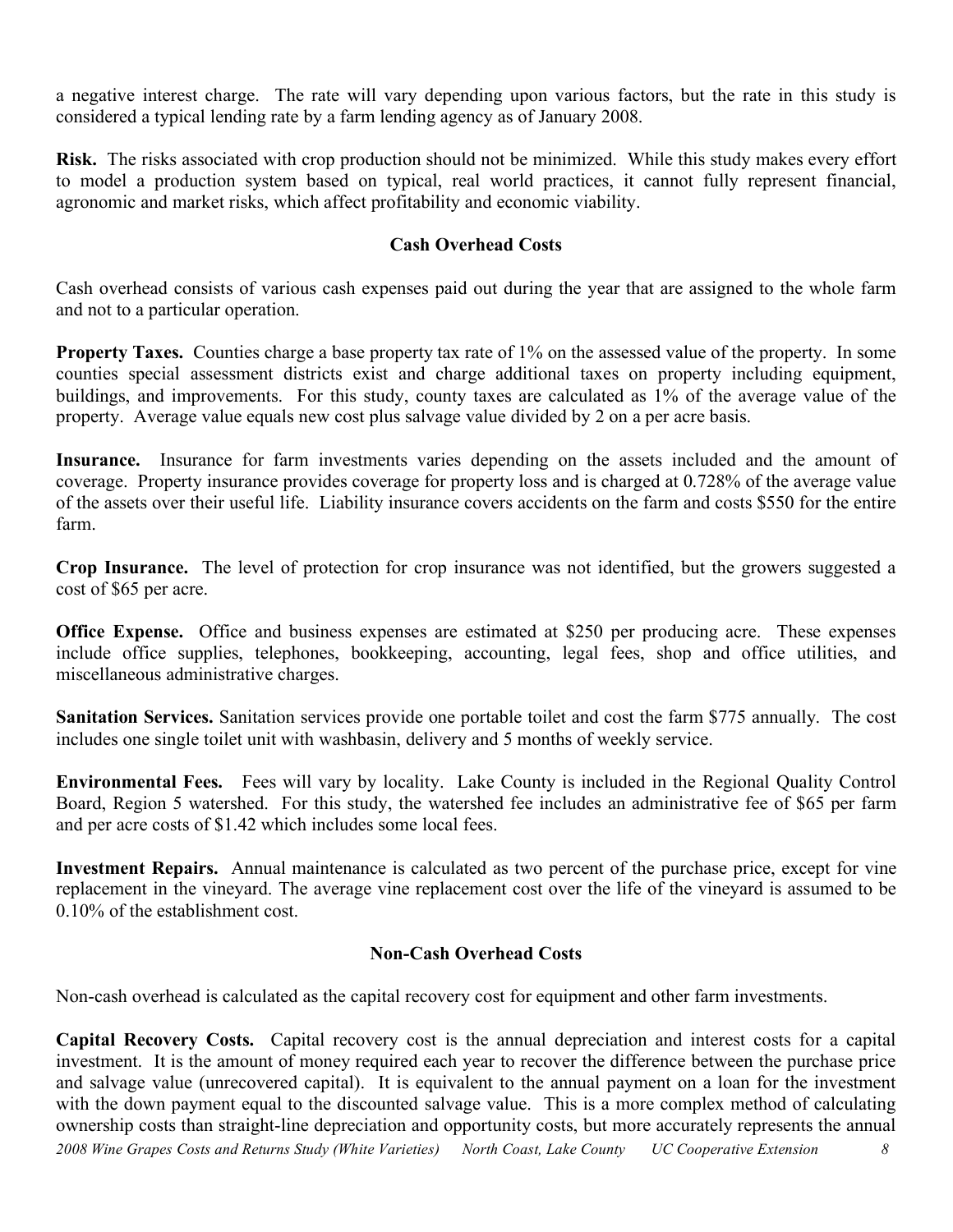costs of ownership because it takes the time value of money into account (Boehlje and Eidman). The formula for the calculation of the annual capital recovery costs is ((Purchase Price – Salvage Value) x Capital Recovery Factor) + (Salvage Value x Interest Rate).

*Salvage Value.* Salvage value is an estimate of the remaining value of an investment at the end of its useful life. For farm machinery (tractors and implements) the remaining value is a percentage of the new cost of the investment (Boehlje and Eidman). The percent remaining value is calculated from equations developed by the American Society of Agricultural Engineers (ASAE) based on equipment type and years of life. The life in years is estimated by dividing the wear out life, as given by ASAE by the annual hours of use in this operation. For other investments including irrigation systems, buildings, and miscellaneous equipment, the value at the end of its useful life is zero. The salvage value for land is the purchase price because land does not depreciate. The purchase price and salvage value for equipment and investments are shown in the tables.

*Capital Recovery Factor.* Capital recovery factor is the amortization factor or annual payment whose present value at compound interest is 1. The amortization factor is a table value that corresponds to the interest rate used and the life of the machine.

*Interest Rate.* The interest rate of 6.25% is used to calculate capital recovery. The rate will vary depending upon size of loan and other lending agency conditions, but is a suggested rate by a farm lending agency in January 2008.

**Buildings.** Buildings for shop and storage cover 1,500 square feet.

**Frost Protection System.** The frost protection system consists of a 10 acre-foot reservoir, a 75 hp diesel motor and pump, and overhead sprinklers. The reservoir is designed to hold enough water to protect the vineyard during the frost season. Water is pumped by the booster pump to the overhead sprinklers.

. **Irrigation Pumping System.** It is assumed that a well existed on the property and the costs shown are for a new pump, motor, and filtration/injector station installed along with the drip irrigation system during planting. The well, 15 hp motor, pump, filtration station, fertilizer injector system, drip lines and the labor to install these components is included in the irrigation system cost. Water is pumped to the vineyard after running through a filtration station into the drip lines along the vine rows.

**Gondolas.** The grower owns thirty 2.5 ton gondolas that are loaded on the truck (10 per load) for hauling the grapes to the winery.

**Land.** Bare agricultural land available for vineyard establishment in Lake County based on grower estimates is \$15,000 to \$20,000 per acre. Land in this study is valued at \$20,000 per acre or \$22,857 per producing acre.

. **Shop/FieldTools.** This includes shop tools and equipment, hand tools, and miscellaneous field tools including pruning equipment. The cost is estimated and not based on any collected data.

**Fuel Tanks.** Two 350-gallon fuel tank using gravity feed are on metal stands. The tanks are setup in a cement containment pad that meets federal, state, and county regulations.

2008 Wine Grapes Costs and Returns Study (White Varieties) North Coast, Lake County UC Cooperative Extension 9 **Establishment Cost**. An establishment cost is the sum of the costs for land preparation, trellis system, vines, planting, cash overhead and production expenses for growing the vines through the first year that grapes are harvested. The vineyard establishment cost is used to determine the capital recovery cost, during the production years. The Total Accumulated Net Cash Cost on Table 1 in the third year represents the establishment cost.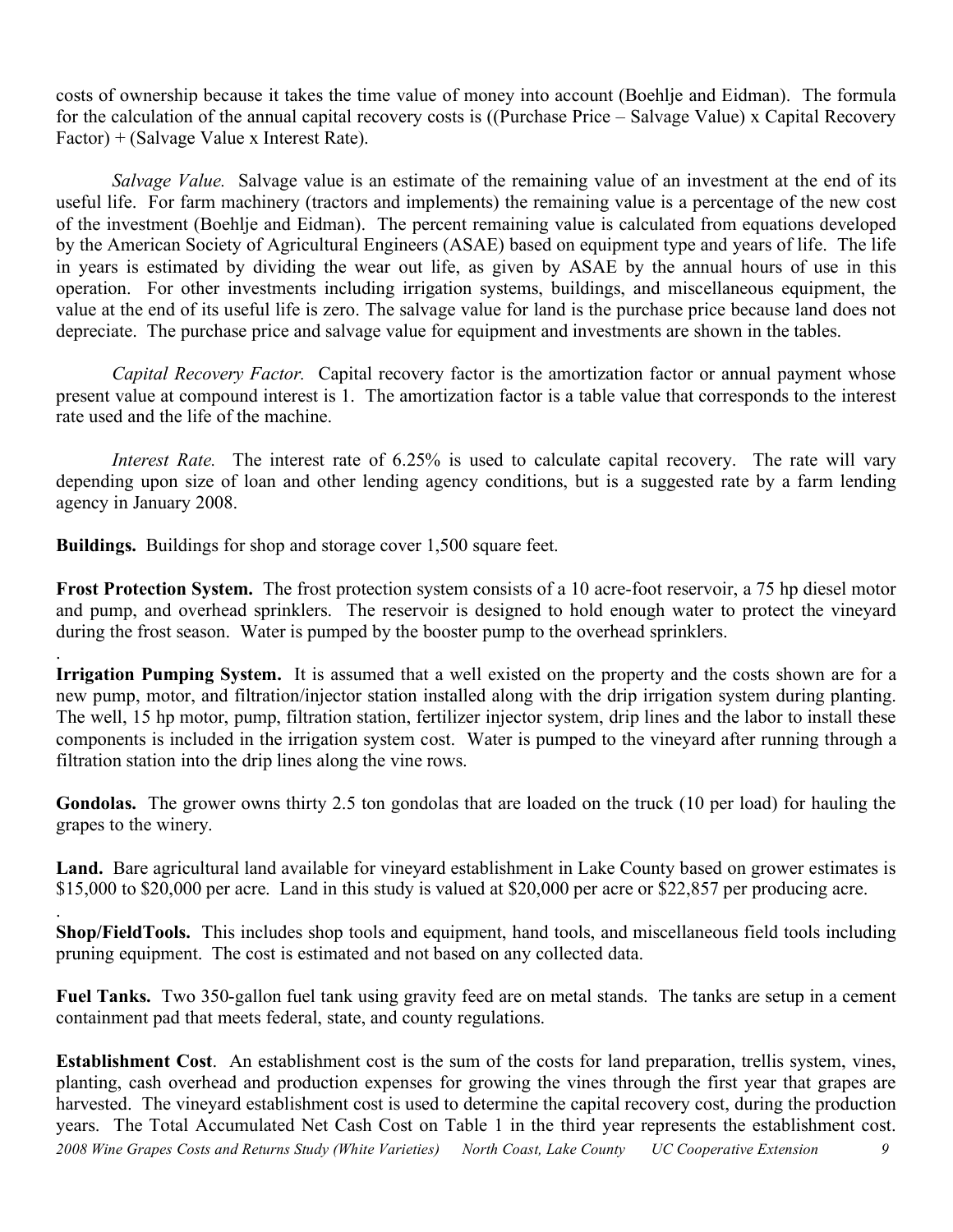For this study the cost is \$14,138 per acre or \$494,829 for the 35-acre vineyard. The establishment cost is amortized over the remaining 22 years the vineyard is in production.

**Equipment.** Farm equipment is purchased new or used, but the study shows the current purchase price for new equipment. The new purchase price is adjusted to 60% to indicate a mix of new and used equipment. Annual ownership costs for equipment and other investments are shown in Tables 5 and 6. Equipment costs are composed of three parts: non-cash overhead, cash overhead, and operating costs. Both of the overhead factors have been discussed in previous sections. The operating costs consist of repairs, fuel, and lubrication and are discussed under operating costs.

**Table Values.** Due to rounding, the totals may be slightly different from the sum of the components.

## **ACKNOWLEDGEMENTS**

The authors thank the many individuals who furnished information for this study. Additional thanks go to the growers who gathered to provide their support and input: Lars Crail, Grower, Yoxagoi Land Management, Kelseyville; Larry Rogers, Grower, Lakeport.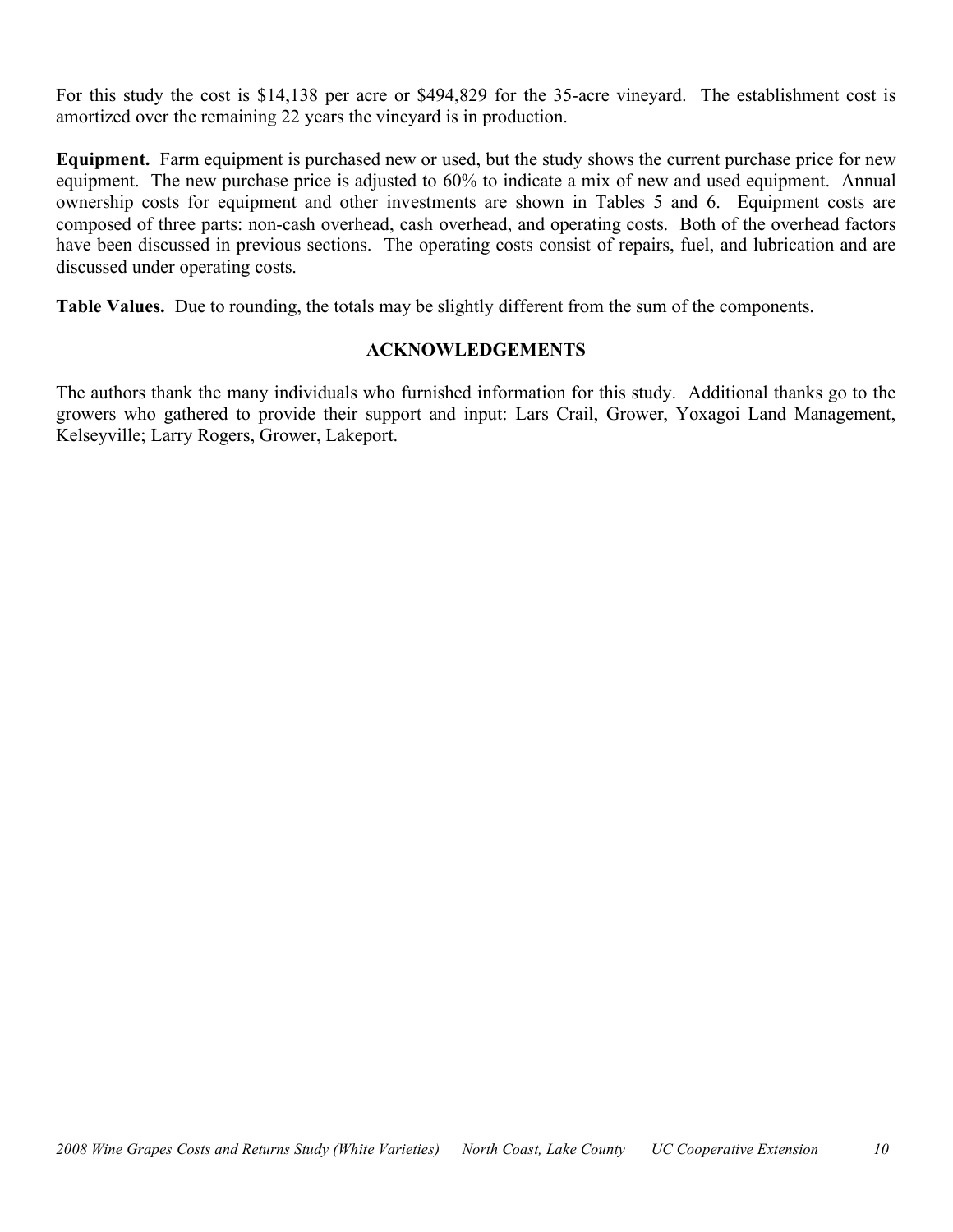#### **REFERENCES**

- American Society of Agricultural Engineers. 1994. American Society of Agricultural Engineers Standards Yearbook. Russell H. Hahn and Evelyn E. Rosentreter (ed.) St. Joseph, Missouri. 41st edition.
- Boehlje, Michael D., and Vernon R. Eidman. 1984. Farm Management. John Wiley and Sons. New York, New York
- California Chapter of the American Society of Farm Managers and Rural Appraisers. 2007. *Trends in Agricultural Land and Lease Values.* California Chapter of the American Society of Farm Managers and Rural Appraisers, Inc. Woodbridge, CA.
- California State Automobile Association. *Gas Price Averages 2007.* AAA Press Room, San Francisco, CA. Internet accessed January 2008. http://www.csaa.com/portal/site/CSAA
- California State Board of equalization. *Fuel Tax Division Tax Rates.* Internet accessed January 2008. http://www.boe.ca.gov/sptaxprog/spftdrates.htm
- Doanes Editors. *Facts and Figures for Farmers.* 1977. Doane Publishing, St. Louis, MO. P 292.
- Energy Information Administration. 2007. *Weekly Retail on Highway Diesel Prices.* Internet accessed January 2008. http://tonto.eix.doe.gov/oog/info/wohdp
- Klonsky, Karen A., Rachel B. Elkins, and Pete Livingston. 1998. *Sample Costs to Establish a Vineyard and Produce Winegrapes, Lake County.* University of California Cooperative Extension, Department of Agricultural and Resource Economics. Davis, CA.
- University of California Statewide Integrated Pest Management Program. *UC Pest Management Guidelines, Grapes*. 2006. University of California, Davis, CA. http://www.ipm.ucdavis.edu

For information concerning the above mentioned University of California publications contact UC DANR Communications Services (1-800-994-8849) or your local county Cooperative Extension office.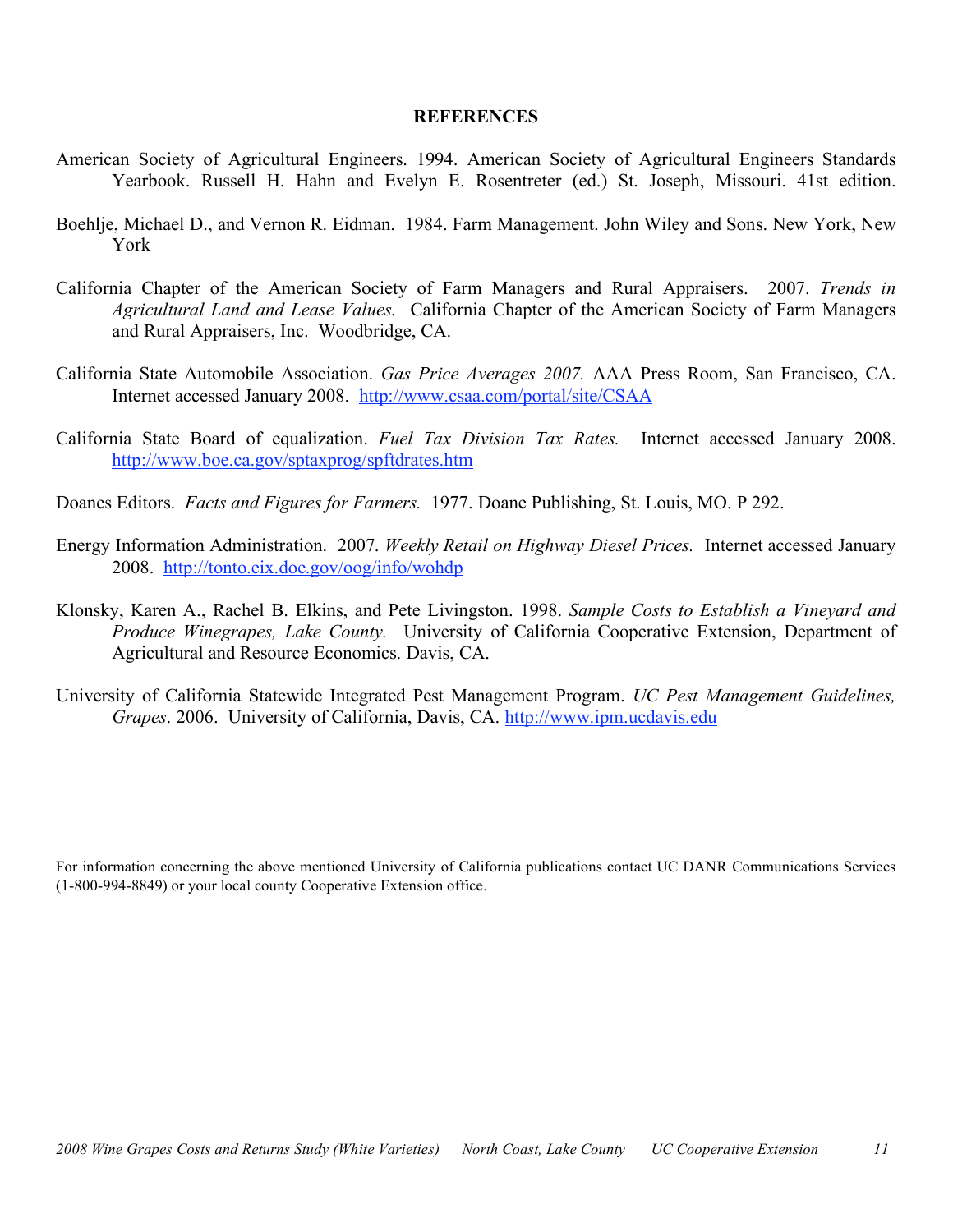#### UC COOPERATIVE EXTENSION **Table 1. COSTS PER ACRE TO ESTABLISH A WHITE WINEGRAPE (SAUVIGNON BLANC) VINEYARD** NORTH COAST – Lake County 2008

|                                                                        |              |                | Cost Per Acre  |        |          |
|------------------------------------------------------------------------|--------------|----------------|----------------|--------|----------|
|                                                                        | Year:<br>1st | 2nd            | 3rd            | 4th    | 5th      |
| Tons Per Acre:                                                         |              |                | 1.50           | 3.00   | 5.00     |
| Planting Costs:                                                        |              |                |                |        |          |
| Land Prep: Fertilize/Soil Amendment (Gypsum)                           | 355          |                |                |        |          |
| Land Prep: Rip 3X (custom)                                             | 270          |                |                |        |          |
| Land Prep: Disk 3X                                                     | 7            |                |                |        |          |
| Land Prep: Landplane (custom)                                          | 75           |                |                |        |          |
| Land Prep: Weed (Roundup)                                              | 12           |                |                |        |          |
| Land Prep: Survey & Layout (custom)                                    | 106          |                |                |        |          |
| Land Prep: Plant (custom)                                              | 908          | 18             |                |        |          |
| Land Prep: Vines @ 908/acre (2% replant in 2nd year)                   | 2,724        | 54             |                |        |          |
| <b>Install Trellis</b>                                                 |              | 4,500          |                |        |          |
| TOTAL PLANTING COSTS                                                   | 4,458        | 4,572          |                |        |          |
| Cultural Costs:                                                        |              |                |                |        |          |
| Prune/Train:                                                           | 971          | 223            |                |        |          |
| Weed: Disk Middles                                                     | 25           | 25             |                |        |          |
| Vertebrate: Gopher (bait)                                              | 11           | 11             | 11             | 11     | 11       |
| Irrigate: Flush Lines 2X                                               | 3            | 3              | 3              | 3      | 3        |
| Fertilize: N (UN32) injected through drip                              | $\tau$       | $\overline{7}$ | $\overline{7}$ | $\tau$ | $\tau$   |
| Irrigate: (water $&$ labor)                                            | 28           | 28             | 28             | 38     | 38       |
| Weed: Vine Row Spot Spray (Roundup)                                    | 8            | 8              | 8              | 8      | 8        |
| Prune: Dormant                                                         |              | 54             | 373            | 373    | 373      |
| Weed: Vine Row - Dormant (Goal, Surflan, Roundup. Yr 4+ Chateau added) |              | 43             | 43             | 60     | 60       |
| Weed: Mow &/or Shred Prunings                                          |              | 10             | 27             | 27     | 27       |
| Disease: Powdery Mildew (Thiolux) Alternate Rows                       |              | 35             | 38             | 38     | 38       |
| Disease: Powdery Mildew (Flint)                                        |              | 43             | 52             | 52     | 52       |
| Disease: Powdery Mildew (Rally)                                        |              | 10             | 45             | 45     | 45       |
| Cover Crop: Plant                                                      |              | 86             |                |        |          |
| Prune: Sucker Cordons/Sucker Trunks                                    |              |                | 181            | 511    | 511      |
| Vine Management: Move Wire/Tuck Shoots                                 |              |                | 122            | 122    | 122      |
| Vine Management: Tie cordon to fruit wire                              |              |                | 85             | 85     | 85       |
| Disease/Insect: @ budbreak. Mildew/ (oil) /Mites (oil)                 |              |                | 32             | 32     | 32       |
| <b>Frost Protection</b>                                                |              |                | 133            | 133    | 133      |
| Disease: Powdery Mildew (Rubigan)                                      |              |                | 31             | 31     | 31       |
| Insect: Leafhopper (Provado)                                           |              |                | 30             | 30     | 30       |
| Fertilize/Soil Amendment: (gypsum) 1X/3 yr                             |              |                | 25             | 25     | 25       |
| Pest Control Adviser/Crop Consultant                                   |              |                | 30             | 30     | 30       |
| Vine Management: Blow/Remove Leaves                                    |              |                |                | 29     | 29       |
| Disease: Powdery Mildew (Pristine)                                     |              |                |                | 43     | 43       |
| Fertilize: Potassium (KTS)                                             |              |                |                | 38     | 38       |
| Pickup                                                                 | 23           | 23             | 23             | 23     | 23       |
| ATV                                                                    | 16           | 16             | 16             | 16     | 16       |
| TOTAL CULTURAL COSTS                                                   | 1,093        | 625            | 1,346          | 1,813  | 1,813    |
| Harvest Costs:                                                         |              |                |                |        |          |
| Harvest                                                                |              |                | 287            | 394    | 402      |
| Haul to Crusher                                                        |              |                | 30             | 60     | 100      |
|                                                                        |              |                |                |        |          |
| TOTAL HARVEST COSTS<br>Assessments:                                    |              |                | 317            | 454    | 502      |
| Lake County Wine Grape Commission                                      |              |                | 14             | 27     |          |
| TOTAL ASSESSMENT COSTS                                                 |              |                | 14             | 27     | 45<br>45 |
|                                                                        |              |                |                |        |          |
| Interest On Operating Capital @ 8.75%<br>TOTAL OPERATING COSTS/ACRE    | 391          | 365<br>5,562   | 58             | 75     | 75       |
|                                                                        | 5,941        |                | 1,735          | 2,368  | 2,435    |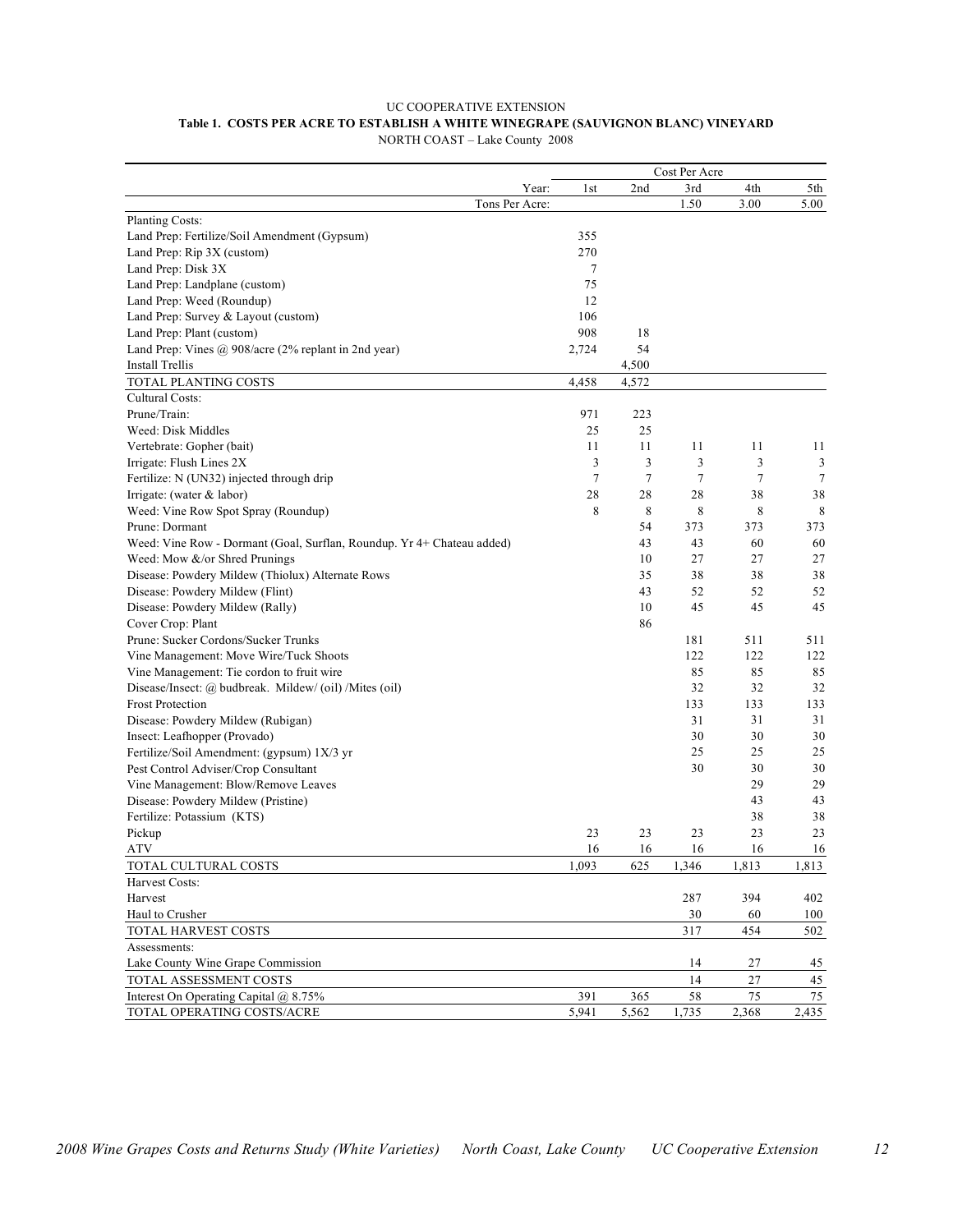#### UC COOPERATIVE EXTENSION **Table 1. CONTINUED** NORTH COAST – Lake County 2008

|                                       |                |       | Cost Per Acre |        |        |        |  |
|---------------------------------------|----------------|-------|---------------|--------|--------|--------|--|
|                                       | Year:          | 1st   | 2nd           | 3rd    | 4th    | 5th    |  |
|                                       | Tons Per Acre: |       |               | 1.50   | 3.00   | 5.00   |  |
| Cash Overhead Costs:                  |                |       |               |        |        |        |  |
| Liability Insurance                   |                | 16    | 16            | 16     | 16     | 16     |  |
| Office Expense                        |                | 250   | 250           | 250    | 250    | 250    |  |
| <b>Sanitation Fees</b>                |                | 22    | 22            | 22     | 22     | 22     |  |
| Watershed Fee                         |                | 3     | 3             | 3      | 3      | 3      |  |
| Crop Insurance                        |                |       |               |        | 65     | 65     |  |
| <b>Property Taxes</b>                 |                | 275   | 277           | 286    | 288    | 288    |  |
| Property Insurance                    |                | 27    | 29            | 35     | 37     | 37     |  |
| <b>Investment Repairs</b>             |                | 141   | 141           | 166    | 166    | 166    |  |
| TOTAL CASH OVERHEAD COSTS             |                | 734   | 737           | 778    | 848    | 848    |  |
| TOTAL CASH COSTS/ACRE                 |                | 6,675 | 6,300         | 2,513  | 3,216  | 3,283  |  |
| <b>INCOME/ACRE FROM PRODUCTION</b>    |                |       |               | 1,350  | 2,700  | 4,500  |  |
| NET CASH COSTS/ACRE FOR THE YEAR      |                | 6,675 | 6,300         | 1,163  | 516    |        |  |
| PROFIT/ACRE ABOVE CASH COSTS          |                |       |               |        |        | 1,217  |  |
| ACCUMULATED NET CASH COSTS/ACRE       |                | 6,675 | 12,975        | 14,138 | 14,654 | 12,921 |  |
| Non-Cash Overhead (Capital Recovery): |                |       |               |        |        |        |  |
| <b>Buildings</b>                      |                | 153   | 153           | 153    | 153    | 153    |  |
| Land                                  |                | 1,429 | 1,429         | 1,429  | 1,429  | 1,429  |  |
| Drip Irrigation System                |                | 124   | 124           | 124    | 124    | 124    |  |
| <b>Frost Protection System</b>        |                | 152   | 152           | 152    | 152    | 152    |  |
| <b>Fuel Tank</b>                      |                | 8     | 8             | 8      | 8      | 8      |  |
| Reservoir                             |                | 137   | 137           | 137    | 137    | 137    |  |
| Shop/Field Tools                      |                | 7     | 7             | 7      | 7      | 7      |  |
| Gondolas (30)                         |                |       |               | 177    | 177    | 177    |  |
| Equipment                             |                | 206   | 240           | 282    | 338    | 338    |  |
| TOTAL INTEREST ON INVESTMENT          |                | 2,215 | 2,249         | 2,468  | 2,524  | 2,524  |  |
| TOTAL COST/ACRE FOR THE YEAR          |                | 8,890 | 8,548         | 4,981  | 5,740  | 5,806  |  |
| INCOME/ACRE FROM PRODUCTION           |                |       |               | 1,350  | 2,700  | 4,500  |  |
| TOTAL NET COST/ACRE FOR THE YEAR      |                | 8,890 | 8,548         | 3,631  | 3,040  | 1,306  |  |
| NET PROFIT/ACRE ABOVE TOTAL COST      |                |       |               |        |        |        |  |
| TOTAL ACCUMULATED NET COST/ACRE       |                | 8,890 | 17,439        | 21,070 | 24,110 | 25,416 |  |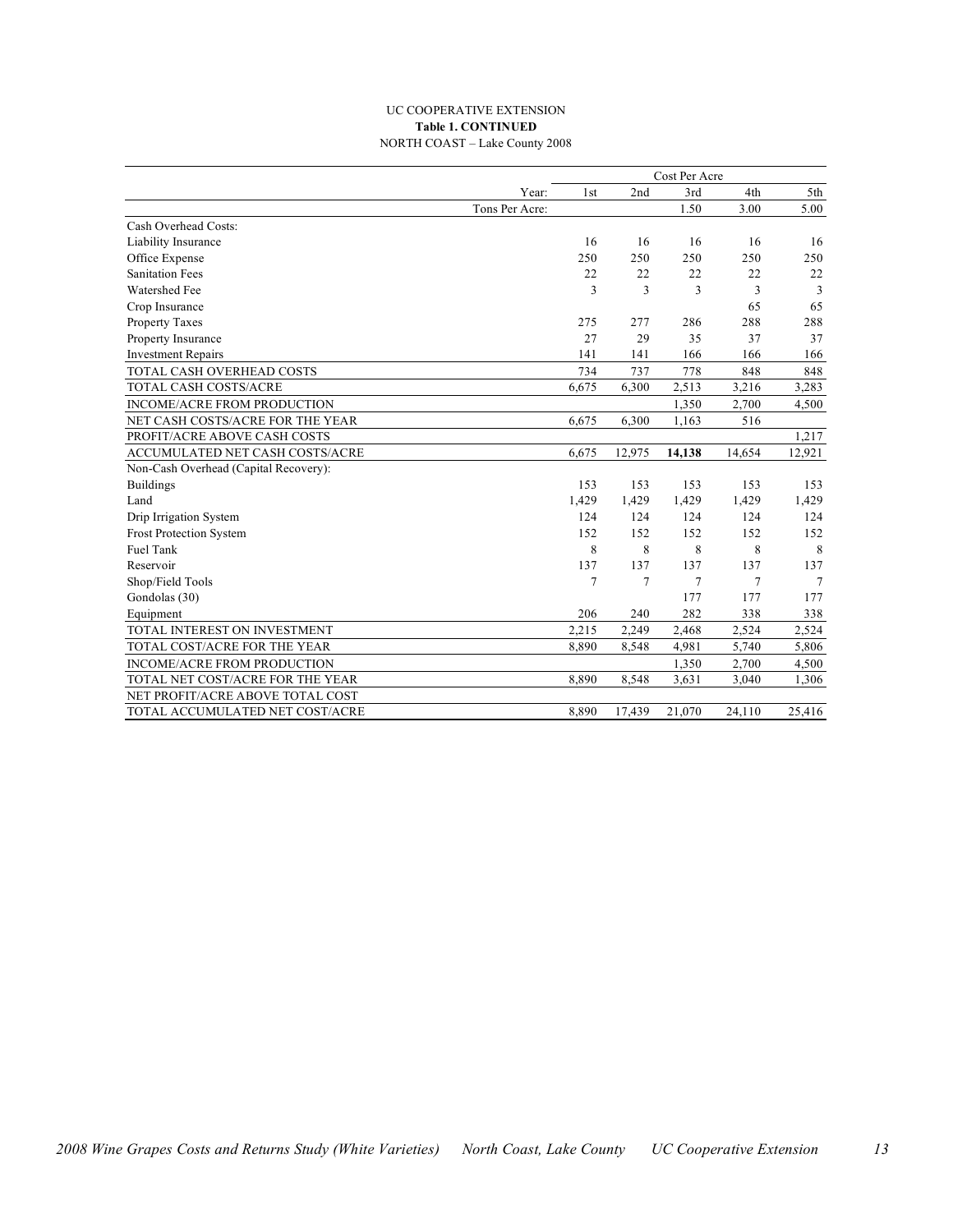#### UC COOPERATIVE EXTENSION **Table 2. COSTS PER ACRE TO PRODUCE WHITE WINEGRAPES (Sauvignon Blanc)** NORTH COAST - Lake County 2008

|                                                                          | Operation | Cash and Labor Cost per acre |                  |                  |                  |       |      |
|--------------------------------------------------------------------------|-----------|------------------------------|------------------|------------------|------------------|-------|------|
|                                                                          | Time      |                              | Labor Fuel, Lube | Material         | Custom/          | Total | Your |
| Operation                                                                | (Hrs/A)   | Cost                         | & Repairs        | Cost             | Rent             | Cost  | Cost |
| Cultural:                                                                |           |                              |                  |                  |                  |       |      |
| Weed: Winter Strip (Surflan, Goal, Roundup, Chateau)                     | 0.40      | 6                            | 1                | 53               | $\overline{0}$   | 60    |      |
| Prune: Dormant                                                           | 0.00      | $\boldsymbol{0}$             | $\boldsymbol{0}$ | $\boldsymbol{0}$ | 373              | 373   |      |
| Weed: Mow Centers (shred prunings $\omega$ first mowing, alternate rows) | 0.99      | 16                           | 12               | $\boldsymbol{0}$ | $\boldsymbol{0}$ | 27    |      |
| CM: Tie cordons to fruit wire                                            | 8.00      | 85                           | $\boldsymbol{0}$ | $\mathbf{0}$     | $\mathbf{0}$     | 85    |      |
| Disease/Insects: @ budbreak. Mildew/Mites (oil)                          | 0.34      | 5                            | $\overline{4}$   | 23               | $\mathbf{0}$     | 32    |      |
| Frost Protection: 12X                                                    | 2.74      | 47                           | 32               | 54               | $\overline{0}$   | 133   |      |
| Prune: Sucker Trunks                                                     | 14.00     | 149                          | $\mathbf{0}$     | $\mathbf{0}$     | $\overline{0}$   | 149   |      |
| Prune: Sucker Cordons                                                    | 34.00     | 362                          | $\mathbf{0}$     | $\mathbf{0}$     | $\overline{0}$   | 362   |      |
| CM: Move bottom wire/Tuck shoots                                         | 11.50     | 122                          | $\mathbf{0}$     | $\mathbf{0}$     | $\mathbf{0}$     | 122   |      |
|                                                                          |           | $\overline{4}$               | $\overline{2}$   |                  | $\mathbf{0}$     |       |      |
| Vertebrate: Gopher (bait)                                                | 0.24      |                              | 8                | 6                |                  | 11    |      |
| Disease: Mildew (Thiolux) applied alternate rows                         | 0.69      | 11                           |                  | 19               | $\mathbf{0}$     | 38    |      |
| Disease: Mildew (Flint)                                                  | 0.69      | 11                           | 8                | 33               | $\mathbf{0}$     | 52    |      |
| Disease: Mildew (Rally)                                                  | 0.69      | 11                           | 8                | 26               | $\mathbf{0}$     | 45    |      |
| Irrigate: Flush drip lines                                               | 0.08      | $\mathbf{1}$                 | $\mathbf{0}$     | $\overline{2}$   | $\mathbf{0}$     | 3     |      |
| Fertilize: N (UN32) applied 1X/week through drip                         | 0.00      | $\mathbf{0}$                 | $\mathbf{0}$     | $\overline{7}$   | $\overline{0}$   | 7     |      |
| Irrigate: (water & labor) 2X/week                                        | 1.20      | 13                           | $\boldsymbol{0}$ | 25               | $\theta$         | 38    |      |
| Fertilize: Potassium (KTS) applied 1X/week through drip                  | 0.00      | $\boldsymbol{0}$             | $\mathbf{0}$     | 38               | $\boldsymbol{0}$ | 38    |      |
| Disease: Mildew (Rubigan)                                                | 0.69      | 11                           | 8                | 12               | $\mathbf{0}$     | 31    |      |
| Insect: Leafhopper (Provado).                                            | 0.69      | 11                           | 8                | 11               | $\mathbf{0}$     | 30    |      |
| Weed: Strip Spot Spray (Roundup)                                         | 0.30      | 5                            | $\mathbf{1}$     | $\overline{2}$   | $\mathbf{0}$     | 8     |      |
| Disease: Eutypa (cut/burn)                                               | 2.00      | 53                           | 6                | $\mathbf{0}$     | $\overline{0}$   | 60    |      |
| CM: Leaf Removal (mechanical)                                            | 1.00      | 16                           | 13               | $\mathbf{0}$     | $\theta$         | 29    |      |
| Disease: Mildew (Pristine)                                               | 0.69      | 11                           | 8                | 24               | $\theta$         | 43    |      |
| Fertilize: Soil amendment (gypsum) 1X/3 yr                               | 0.07      | 1                            | 1                | 23               | $\overline{0}$   | 25    |      |
| PCA/Crop Consultant                                                      | 0.00      | $\mathbf{0}$                 | $\overline{0}$   | $\mathbf{0}$     | 30               | 30    |      |
| Pickup: Business Use                                                     | 0.85      | 14                           | 9                | $\mathbf{0}$     | $\mathbf{0}$     | 23    |      |
| ATV Use                                                                  | 0.85      | 14                           | 3                | $\mathbf{0}$     | $\overline{0}$   | 16    |      |
| TOTAL CULTURAL COSTS/ACRE                                                | 82.70     | 979                          | 133              | 358              | 403              | 1,872 |      |
| Harvest                                                                  |           |                              |                  |                  |                  |       |      |
| Harvest: Pick (Mechanical)                                               | 2.31      | 33                           | 5                | $\boldsymbol{0}$ | 356              | 394   |      |
| Haul to Processor (out of county)                                        | 0.00      | $\mathbf{0}$                 | $\mathbf{0}$     | $\mathbf{0}$     | 140              | 140   |      |
| <b>Assessment Fees</b>                                                   | 0.00      | $\boldsymbol{0}$             | $\boldsymbol{0}$ | 63               | $\overline{0}$   | 63    |      |
| TOTAL HARVEST COSTS/ACRE                                                 | 2.31      | 33                           | 5                | 63               | 496              | 597   |      |
| Interest on operating capital $(a)$ 8.75%                                |           |                              |                  |                  |                  | 76    |      |
| TOTAL OPERATING COSTS/ACRE                                               |           | 1,011                        | 138              | 421              | 899              | 2,545 |      |
| <b>CASH OVERHEAD:</b>                                                    |           |                              |                  |                  |                  |       |      |
|                                                                          |           |                              |                  |                  |                  | 250   |      |
| Office Expense                                                           |           |                              |                  |                  |                  |       |      |
| Liability Insurance                                                      |           |                              |                  |                  |                  | 16    |      |
| <b>Sanitation Fees</b>                                                   |           |                              |                  |                  |                  | 22    |      |
| Environmental Fees (watershed)                                           |           |                              |                  |                  |                  | 3     |      |
| Crop Insurance                                                           |           |                              |                  |                  |                  | 65    |      |
| Property Taxes                                                           |           |                              |                  |                  |                  | 359   |      |
| Property Insurance                                                       |           |                              |                  |                  |                  | 89    |      |
| <b>Investment Repairs</b>                                                |           |                              |                  |                  |                  | 180   |      |
| TOTAL CASH OVERHEAD COSTS                                                |           |                              |                  |                  |                  | 984   |      |
| TOTAL CASH COSTS/ACRE                                                    |           |                              |                  |                  |                  | 3,530 |      |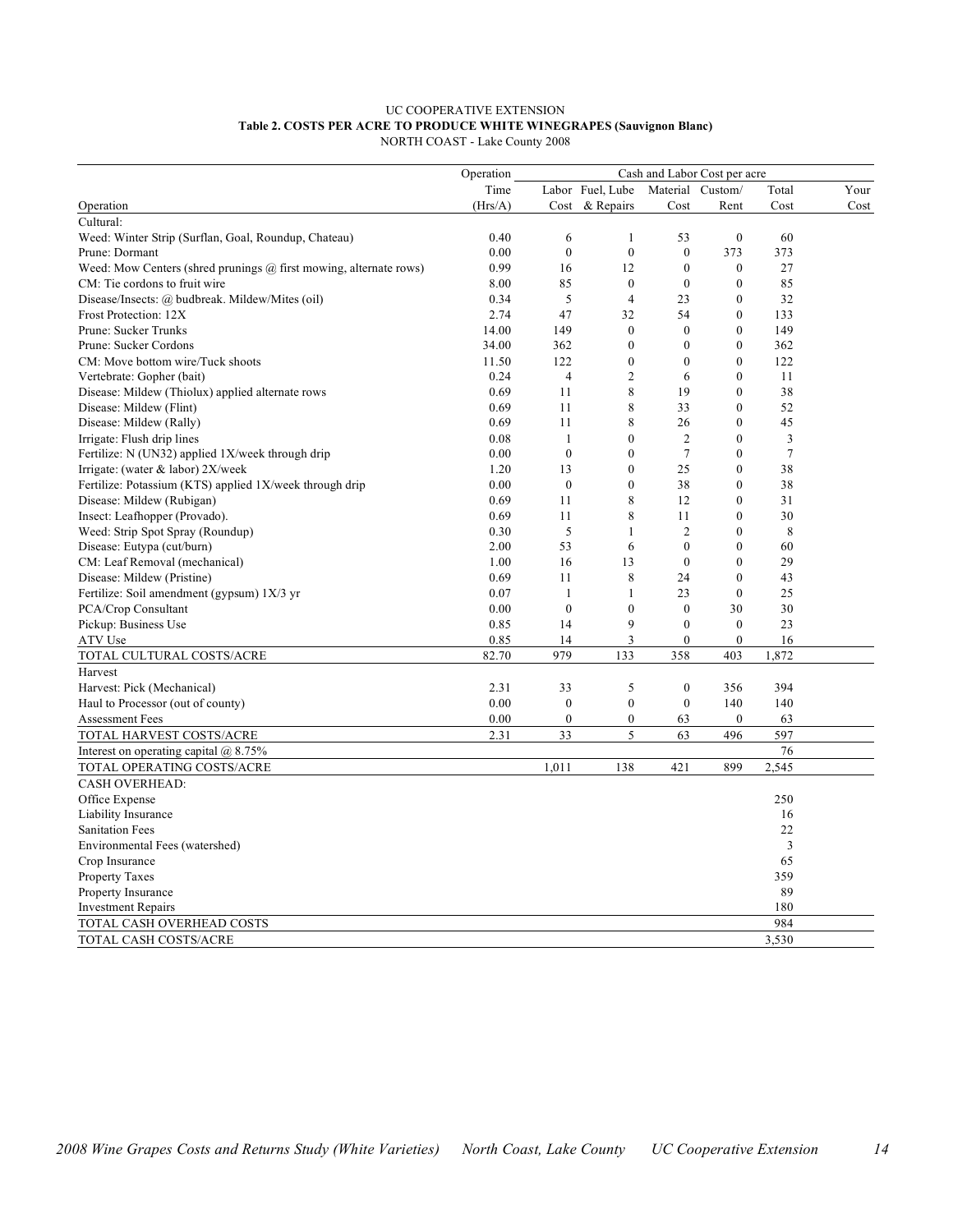#### UC COOPERATIVE EXTENSION **Table 2. CONTINUED** NORTH COAST - Lake County 2008

|                                | Operation | Cash and Labor Cost per acre |                  |                   |      |       |      |
|--------------------------------|-----------|------------------------------|------------------|-------------------|------|-------|------|
|                                | Time      |                              | Labor Fuel, Lube | Material Custom/  |      | Total | Your |
| Operation                      | (Hrs/A)   |                              | Cost & Repairs   | Cost              | Rent | Cost  | Cost |
| NON-CASH OVERHEAD:             |           | Per producing                |                  | -- Annual Cost -- |      |       |      |
| Investment                     |           | Acre                         |                  | Capital Recovery  |      |       |      |
| <b>Buildings</b>               |           | 1,714                        |                  | 153               |      | 153   |      |
| Land                           |           | 22,857                       |                  | 1,429             |      | 1,429 |      |
| Drip Irrigation System         |           | 1,543                        |                  | 124               |      | 124   |      |
| <b>Frost Protection System</b> |           | 1,897                        |                  | 152               |      | 152   |      |
| Fuel Tank                      |           | 100                          |                  | 8                 |      | 8     |      |
| Reservoir                      |           | 1,714                        |                  | 137               |      | 137   |      |
| Shop/Field Tools               |           | 57                           |                  |                   |      |       |      |
| Vineyard Establishment Costs   |           | 14,138                       |                  | 1,200             |      | 1,200 |      |
| Gondolas (30)                  |           | 1,286                        |                  | 177               |      | 177   |      |
| Equipment                      |           | 3,039                        |                  | 340               |      | 340   |      |
| TOTAL NON-CASH OVERHEAD COSTS  |           | 48,346                       |                  | 3,726             |      | 3,726 |      |
| <b>TOTAL COSTS/ACRE</b>        |           |                              |                  |                   |      | 7,256 |      |

\*CM = Canopy Management. FM = Fruit Management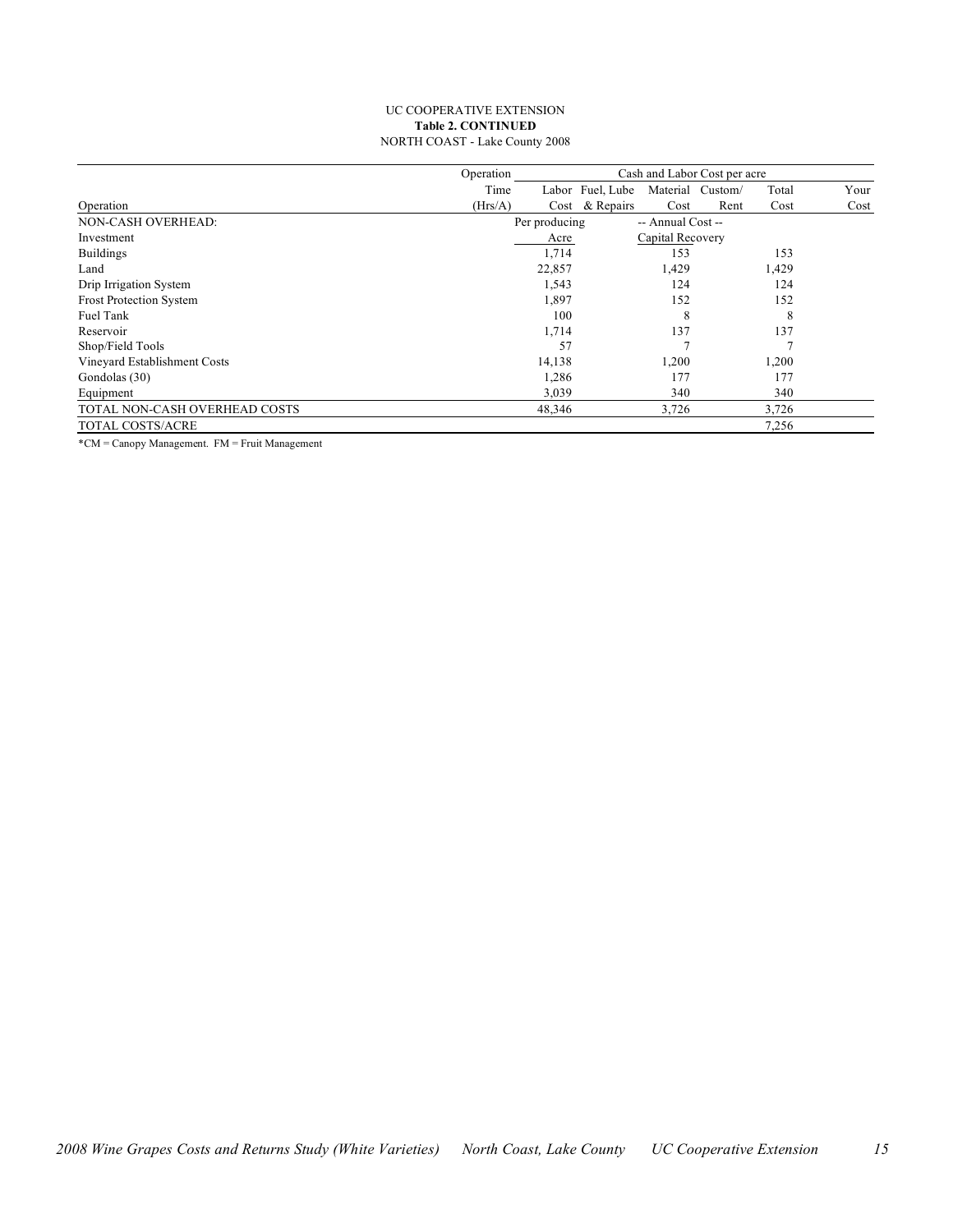#### UC COOPERATIVE EXTENSION **Table 3. COSTS AND RETURNS PER ACRE to PRODUCE WHITE WINEGRAPES (Sauvignon Blanc)** NORTH COAST - Lake County 2008

|                                                                | Quantity/      |                 | Price or        | Value or       | Your |
|----------------------------------------------------------------|----------------|-----------------|-----------------|----------------|------|
|                                                                | Acre           | Unit            | Cost/Unit       | Cost/Acre      | Cost |
| <b>GROSS RETURNS</b>                                           |                |                 |                 |                |      |
| Winegrapes (Sauvignon Blanc)                                   | 7.00           | ton             | 900.00          | 6,300          |      |
| OPERATING COSTS                                                |                |                 |                 |                |      |
| Herbicide:                                                     |                |                 |                 |                |      |
| Goal 2XL                                                       | 1.00           | pint            | 16.45           | 16             |      |
| Roundup Ultra Max                                              | 0.75           | pint            | 7.80            | 6              |      |
| Surflan 4 AS                                                   | 1.00           | pint            | 14.52           | 15             |      |
| Chateau                                                        | 2.25           | 0Z              | 7.85            | 18             |      |
| Custom/Contract:                                               |                |                 |                 |                |      |
| Hand Prune $(\$0.30/\text{vine} + OH)$<br>Harvest (mechanical) | 908.00<br>1.00 | vine            | 0.41            | 373<br>300     |      |
| Haul to Processor (out of county)                              | 7.00           | acre<br>ton     | 300.00<br>20.00 | 140            |      |
| PCA/Crop Consultant                                            | 1.00           | acre            | 30.00           | 30             |      |
| Rodenticide:                                                   |                |                 |                 |                |      |
| Wilco Gopher Getter Ag Bait                                    | 1.00           | lb              | 5.82            | 6              |      |
| <b>Insecticide:</b>                                            |                |                 |                 |                |      |
| Stylet Oil                                                     | 1.00           | gal             | 22.80           | 23             |      |
| Provado Solupak                                                | 0.25           | 0Z              | 44.21           | 11             |      |
| Fungicide:                                                     |                |                 |                 |                |      |
| Thiolux Jet                                                    | 24.00          | lb              | 0.80            | 19             |      |
| Flint                                                          | 2.00           | 0Z              | 16.50           | 33             |      |
| Rally 40WSP                                                    | 5.00           | 0Z              | 5.16            | 26             |      |
| Rubigan EC                                                     | 4.00           | floz            | 3.07            | 12             |      |
| Pristine                                                       | 8.00           | 0Z              | 2.97            | 24             |      |
| <b>Fertilizer/Soil Amendments:</b>                             |                |                 |                 |                |      |
| <b>UN 32</b>                                                   | 10.00          | lb <sub>N</sub> | 0.75            | 8              |      |
| Potassium Thiosulfate (KTS) (12.2 lbs/gallon)                  | 183.00         | 1b              | 0.21            | 38             |      |
| Gypsum (2 ton $\omega$ 1/3 cost per year)                      | 0.66           | ton             | 35.00           | 23             |      |
| Water:                                                         |                |                 |                 |                |      |
| Water - Frost Protection                                       | 12.00          | acin            | 4.50            | 54             |      |
| Water - Flush Lines                                            | 0.50           | acin            | 4.50            | $\overline{c}$ |      |
| Water - Pumping cost                                           | 5.50           | acin            | 4.50            | 25             |      |
| Rent:                                                          |                |                 |                 |                |      |
| Portable Lights w/generator (2 light setups)                   | 0.22           | day             | 100.00          | 22             |      |
| Forklift (4 days)                                              | 0.11           | day             | 200.00          | 22             |      |
| Tractor $35HP \#1$ (4 days)                                    | 0.02<br>0.02   | week            | 300.00          | 6              |      |
| Tractor 35HP #2 (4 days)<br>Assessment:                        |                | week            | 300.00          | 6              |      |
| Lake County Wine Grape Growers (based on gross income)         | 0.01           |                 | 6,300.00        | 63             |      |
| Labor (machine)                                                | 18.52          | gross<br>hrs    | 13.30           | 246            |      |
| Labor (non-machine)                                            | 71.89          | hrs             | 10.64           | 765            |      |
| Fuel - Gas                                                     | 4.49           | gal             | 3.10            | 14             |      |
| Fuel - Diesel                                                  | 28.51          | gal             | 2.50            | 71             |      |
| Lube                                                           |                |                 |                 | 13             |      |
| Machinery repair                                               |                |                 |                 | 40             |      |
| Interest on operating capital $@$ 8.75%                        |                |                 |                 | 76             |      |
| TOTAL OPERATING COSTS/ACRE                                     |                |                 |                 | 2,545          |      |
| NET RETURNS ABOVE OPERATING COSTS                              |                |                 |                 | 3,755          |      |
| CASH OVERHEAD COSTS:                                           |                |                 |                 |                |      |
| Office Expense                                                 |                |                 |                 | 250            |      |
| Liability Insurance                                            |                |                 |                 | 16             |      |
| Sanitation Fees                                                |                |                 |                 | 22             |      |
| Environmental Fees (watershed)                                 |                |                 |                 | 3              |      |
| Crop Insurance                                                 |                |                 |                 | 65             |      |
| Property Taxes                                                 |                |                 |                 | 359            |      |
| Property Insurance                                             |                |                 |                 | 89             |      |
| <b>Investment Repairs</b>                                      |                |                 |                 | 180            |      |
| TOTAL CASH OVERHEAD COSTS/ACRE                                 |                |                 |                 | 984            |      |
| TOTAL CASH COSTS/ACRE                                          |                |                 |                 | 3,530          |      |

2008 Wine Grapes Costs and Returns Study (White Varieties) North Coast, Lake County UC Cooperative Extension 16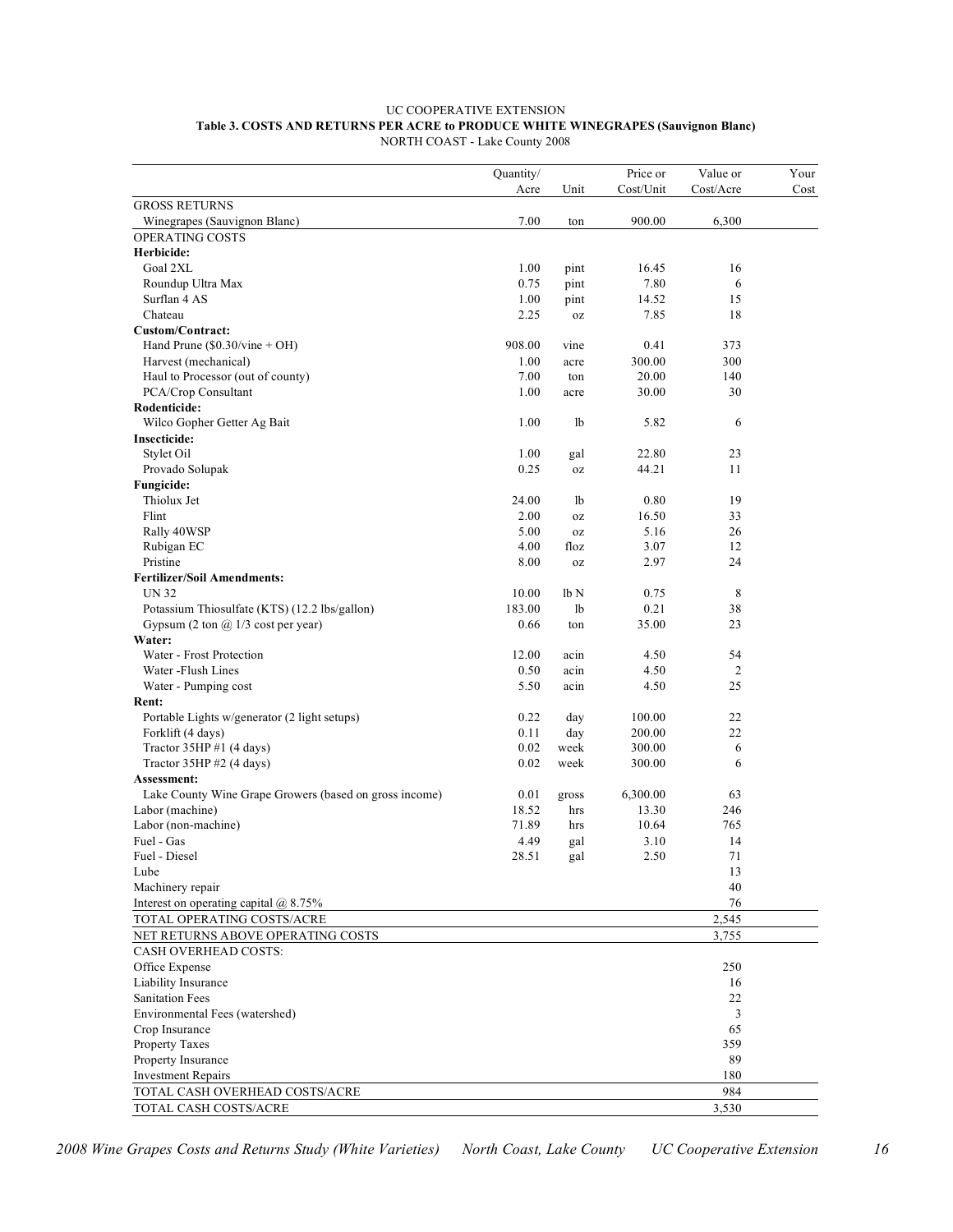#### UC COOPERATIVE EXTENSION **Table 3. CONTINUED** NORTH COAST - Lake County 2008

|                                            | Quantity/ |      | Price or  | Value or  | Your |
|--------------------------------------------|-----------|------|-----------|-----------|------|
|                                            | Acre      | Unit | Cost/Unit | Cost/Accr | Cost |
| NON-CASH OVERHEAD COSTS (Capital Recovery) |           |      |           |           |      |
| <b>Buildings</b>                           |           |      |           | 153       |      |
| Land                                       |           |      |           | 1,429     |      |
| Drip Irrigation System                     |           |      |           | 124       |      |
| <b>Frost Protection System</b>             |           |      |           | 152       |      |
| Fuel Tank                                  |           |      |           | 8         |      |
| Reservoir                                  |           |      |           | 137       |      |
| Shop/Field Tools                           |           |      |           |           |      |
| Vineyard Establishment Costs               |           |      |           | 1,200     |      |
| Gondolas (30)                              |           |      |           | 177       |      |
| Equipment                                  |           |      |           | 340       |      |
| TOTAL NON-CASH OVERHEAD COSTS/ACRE         |           |      |           | 3,726     |      |
| <b>TOTAL COSTS/ACRE</b>                    |           |      |           | 7,256     |      |
| NET RETURNS ABOVE TOTAL COSTS              |           |      |           | $-956$    |      |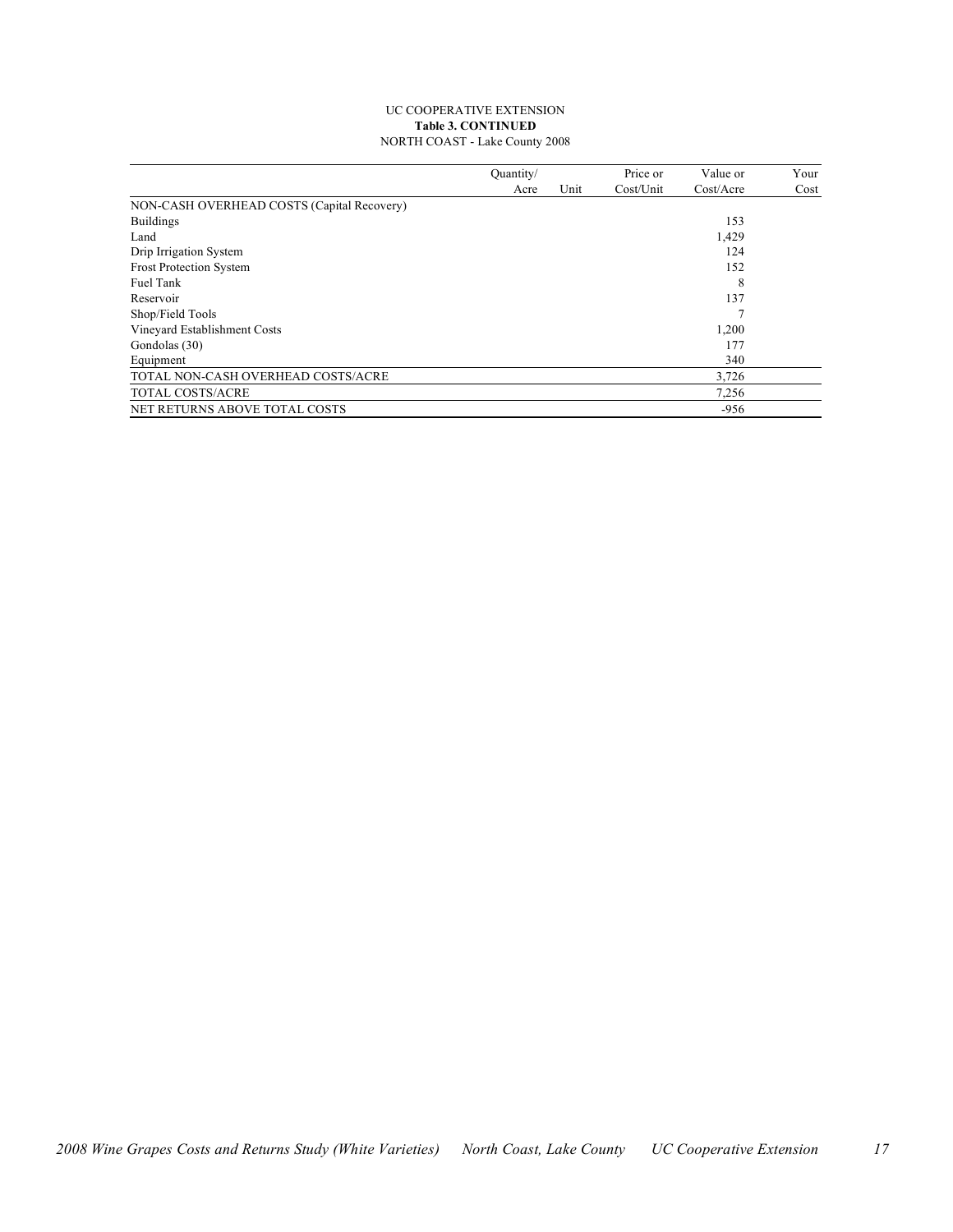## UC COOPERATIVE EXTENSION **Table 4. MONTHLY CASH COSTS PER ACRE to PRODUCE WHITE WINEGRAPES (Sauvignon Blanc)**

NORTH COAST - Lake County 2008

| Beginning JAN 08                                                  | <b>JAN</b>     | <b>FEB</b>     | <b>MAR</b>            | <b>APR</b>     | <b>MAY</b>     | <b>JUN</b>              | <b>JUL</b>     | <b>AUG</b>     | <b>SEP</b>     | OCT            | <b>NOV</b>       | <b>DEC</b>       | <b>TOTAL</b>            |
|-------------------------------------------------------------------|----------------|----------------|-----------------------|----------------|----------------|-------------------------|----------------|----------------|----------------|----------------|------------------|------------------|-------------------------|
| Ending DEC 08                                                     | 08             | 08             | 08                    | 08             | 08             | 08                      | 08             | 08             | 08             | 08             | 08               | ${\bf 08}$       |                         |
| Cultural:                                                         |                |                |                       |                |                |                         |                |                |                |                |                  |                  |                         |
| Weed: Winter Strip (Surflan, Goal, Roundup, Chateau)              | 60             |                |                       |                |                |                         |                |                |                |                |                  |                  | 60                      |
| Prune: Dormant                                                    |                | 373            |                       |                |                |                         |                |                |                |                |                  |                  | 373                     |
| Weed: Mow Centers (shred prunings @ first mowing, alternate rows) |                |                | $\overline{7}$        |                | 10             | 10                      |                |                |                |                |                  |                  | 27                      |
| CM: Tie cordons to fruit wire                                     |                |                | 85                    |                |                |                         |                |                |                |                |                  |                  | 85                      |
| Disease/Insects: @ budbreak. Mildew/Mites (oil)                   |                |                |                       | 32             |                |                         |                |                |                |                |                  |                  | 32                      |
| Frost Protection: 12X                                             |                |                |                       | 56             | 56             | 22                      |                |                |                |                |                  |                  | 133                     |
| Prune: Sucker Trunks                                              |                |                |                       |                | 149            |                         |                |                |                |                |                  |                  | 149                     |
| Prune: Sucker Cordons                                             |                |                |                       |                | 362            |                         |                |                |                |                |                  |                  | 362                     |
| CM: Move bottom wire/Tuck shoots                                  |                |                |                       |                | 122            |                         |                |                |                |                |                  |                  | 122                     |
| Vertebrate: Gopher (bait)                                         |                |                |                       |                | 11             |                         |                |                |                |                |                  |                  | 11                      |
| Disease: Mildew (Thiolux) applied alternate rows                  |                |                |                       |                | 38             |                         |                |                |                |                |                  |                  | 38                      |
| Disease: Mildew (Flint)                                           |                |                |                       |                |                | 52                      |                |                |                |                |                  |                  | 52                      |
| Disease: Mildew (Rally)                                           |                |                |                       |                |                | 45                      |                |                |                |                |                  |                  | 45                      |
| Irrigate: Flush drip lines                                        |                |                |                       |                |                | $\overline{c}$          |                | 2              |                |                |                  |                  | $\overline{\mathbf{3}}$ |
| Fertilize: N (UN32) applied 1X/week through drip                  |                |                |                       |                |                |                         | 3              | 3              |                |                |                  |                  | $\overline{7}$          |
| Irrigate: (water $&$ labor) 2X/week                               |                |                |                       |                |                | $\overline{4}$          | 15             | 15             |                |                |                  |                  | 38                      |
| Fertilize: Potassium (KTS) applied 1X/week through drip           |                |                |                       |                |                | $\overline{4}$          | 15             | 15             | $\overline{4}$ |                |                  |                  | 38                      |
| Disease: Mildew (Rubigan)                                         |                |                |                       |                |                |                         | 31             |                |                |                |                  |                  | 31                      |
| Insect: Leafhopper (Provado).                                     |                |                |                       |                |                |                         | 30             |                |                |                |                  |                  | 30                      |
| Weed: Strip Spot Spray (Roundup)                                  |                |                |                       |                |                |                         | 8              |                |                |                |                  |                  | 8                       |
| Disease: Eutypa (cut/burn)                                        |                |                |                       |                |                |                         | 60             |                |                |                |                  |                  | 60                      |
| CM: Leaf Removal (mechanical)                                     |                |                |                       |                |                |                         | 29             |                |                |                |                  |                  | 29                      |
| Disease: Mildew (Pristine)                                        |                |                |                       |                |                |                         | 43             |                |                |                |                  |                  | 43                      |
| Fertilize: Soil amendment (gypsum) 1X/3 yr                        |                |                |                       |                |                |                         |                |                |                |                | 25               |                  | 25                      |
| PCA/Crop Consultant                                               | 3              | 3              | 3                     | 3              | 3              | $\overline{\mathbf{3}}$ | $\mathfrak{Z}$ | 3              | 3              | 3              | $\mathbf{3}$     |                  | 30                      |
| Pickup: Business Use                                              | $\overline{c}$ | $\overline{2}$ | $\overline{2}$        | $\overline{2}$ | $\overline{2}$ | $\sqrt{2}$              | $\sqrt{2}$     | $\overline{c}$ | $\overline{c}$ | $\overline{2}$ | $\overline{c}$   | $\overline{c}$   | 23                      |
| ATV Use                                                           |                |                |                       |                |                |                         |                |                |                |                |                  |                  | 16                      |
| TOTAL CULTURAL COSTS                                              | 66             | 379            | 98                    | 94             | 754            | 145                     | 240            | 41             | 14             | 6              | 31               | $\overline{3}$   | 1,872                   |
| Harvest:                                                          |                |                |                       |                |                |                         |                |                |                |                |                  |                  |                         |
| Harvest: Pick (Mechanical)                                        |                |                |                       |                |                |                         |                |                | 394            |                |                  |                  | 394                     |
| Haul to Processor (out of county)                                 |                |                |                       |                |                |                         |                |                | 140            |                |                  |                  | 140                     |
| <b>Assessment Fees</b>                                            |                |                |                       |                |                |                         |                |                |                | 63             |                  |                  | 63                      |
| TOTAL HARVEST COSTS                                               |                |                |                       |                |                |                         |                |                | 534            | 63             |                  |                  | 597                     |
| Interest on operating capital $\omega$ 10.00%                     | $\mathbf{0}$   | 3              | $\boldsymbol{\Delta}$ | 5              | 10             | 11                      | 13             | 13             | 17             | $-1$           | $\boldsymbol{0}$ | $\boldsymbol{0}$ | 76                      |
| TOTAL OPERATING COSTS/ACRE                                        | 67             | 382            | 102                   | 99             | 765            | 157                     | 253            | 54             | 566            | 68             | 31               | $\overline{3}$   | 2,546                   |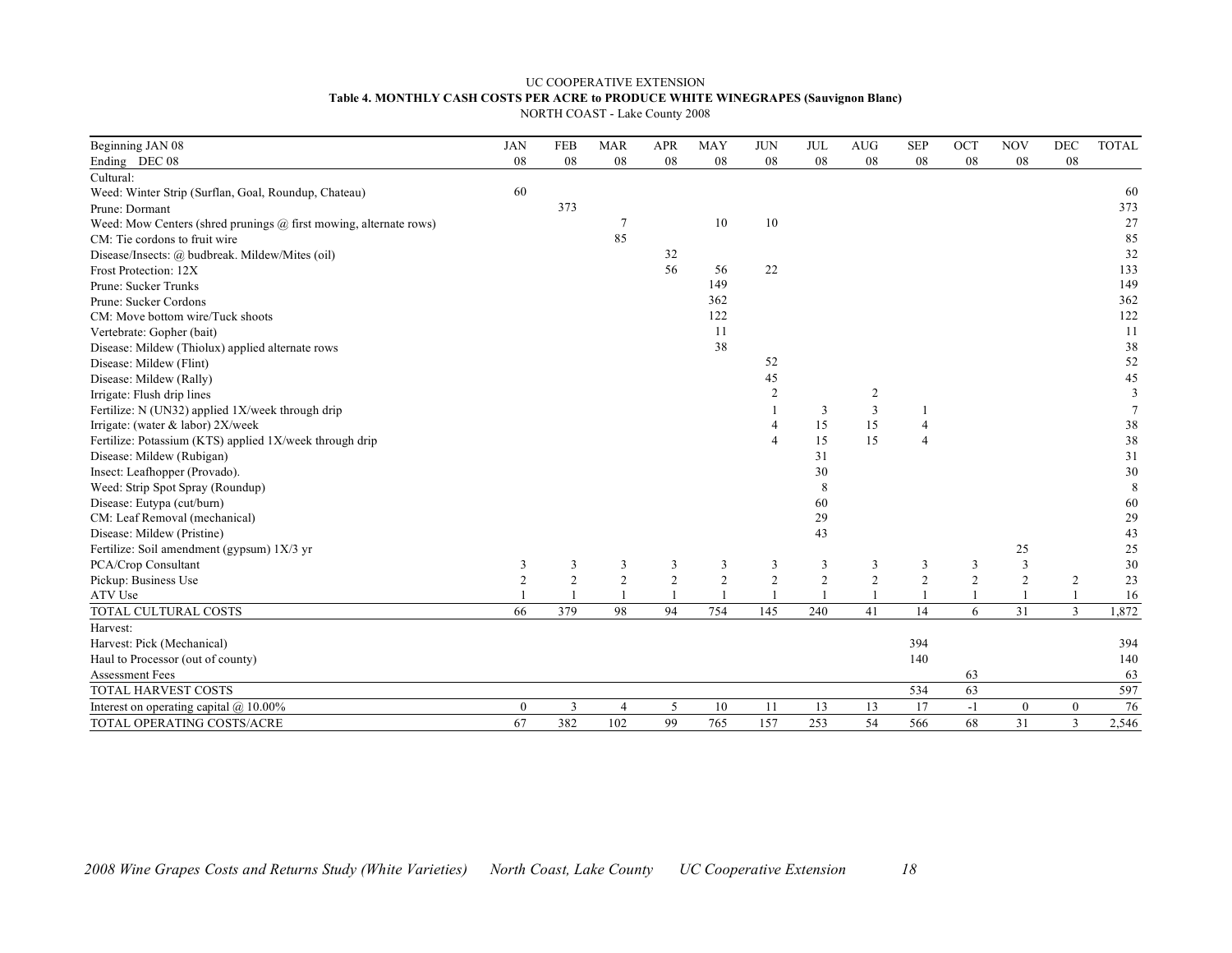#### UC COOPERATIVE EXTENSION **Table 4. CONTINUED** NORTH COAST - Lake County 2008

| Beginning JAN 08               | JAN | FEB | <b>MAR</b> | APR | <b>MAY</b> | JUN | JUL | AUG | <b>SEP</b> | <b>OCT</b> | <b>NOV</b> | DEC | <b>TOTAL</b> |
|--------------------------------|-----|-----|------------|-----|------------|-----|-----|-----|------------|------------|------------|-----|--------------|
| Ending DEC 08                  | 08  | 08  | 08         | 08  | 08         | 08  | 08  | 08  | 08         | 08         | 08         | 08  |              |
| <b>CASH OVERHEAD:</b>          |     |     |            |     |            |     |     |     |            |            |            |     |              |
| Office Expense                 | 23  | 23  | 23         | 23  | 23         | 23  | 23  | 23  | 23         | 23         | 23         |     | 250          |
| Liability Insurance            |     |     |            |     |            |     |     |     | 16         |            |            |     | 16           |
| <b>Sanitation Fees</b>         |     |     |            |     |            |     |     |     |            |            |            |     | 22           |
| Environmental Fees (watershed) |     |     |            |     |            |     |     |     |            |            |            |     | 3            |
| Crop Insurance                 |     |     |            |     |            | 65  |     |     |            |            |            |     | 65           |
| Property Taxes                 | 359 |     |            |     |            |     |     |     |            |            |            |     | 359          |
| Property Insurance             | 44  |     |            |     |            |     | 44  |     |            |            |            |     | 89           |
| <b>Investment Repairs</b>      | 15  | 15  | l 5        | 15  |            | 15  | 15  |     |            | 15         | 15         | 15  | 180          |
| TOTAL CASH OVERHEAD COSTS      | 443 | 40  | 40         | 40  | 40         | 105 | 84  | 40  | 55         | 43         | 40         | 15  | 984          |
| TOTAL CASH COSTS/ACRE          | 510 | 422 | 142        | 138 | 804        | 261 | 337 | 94  | 621        | 112        | 70         | 18  | 3,530        |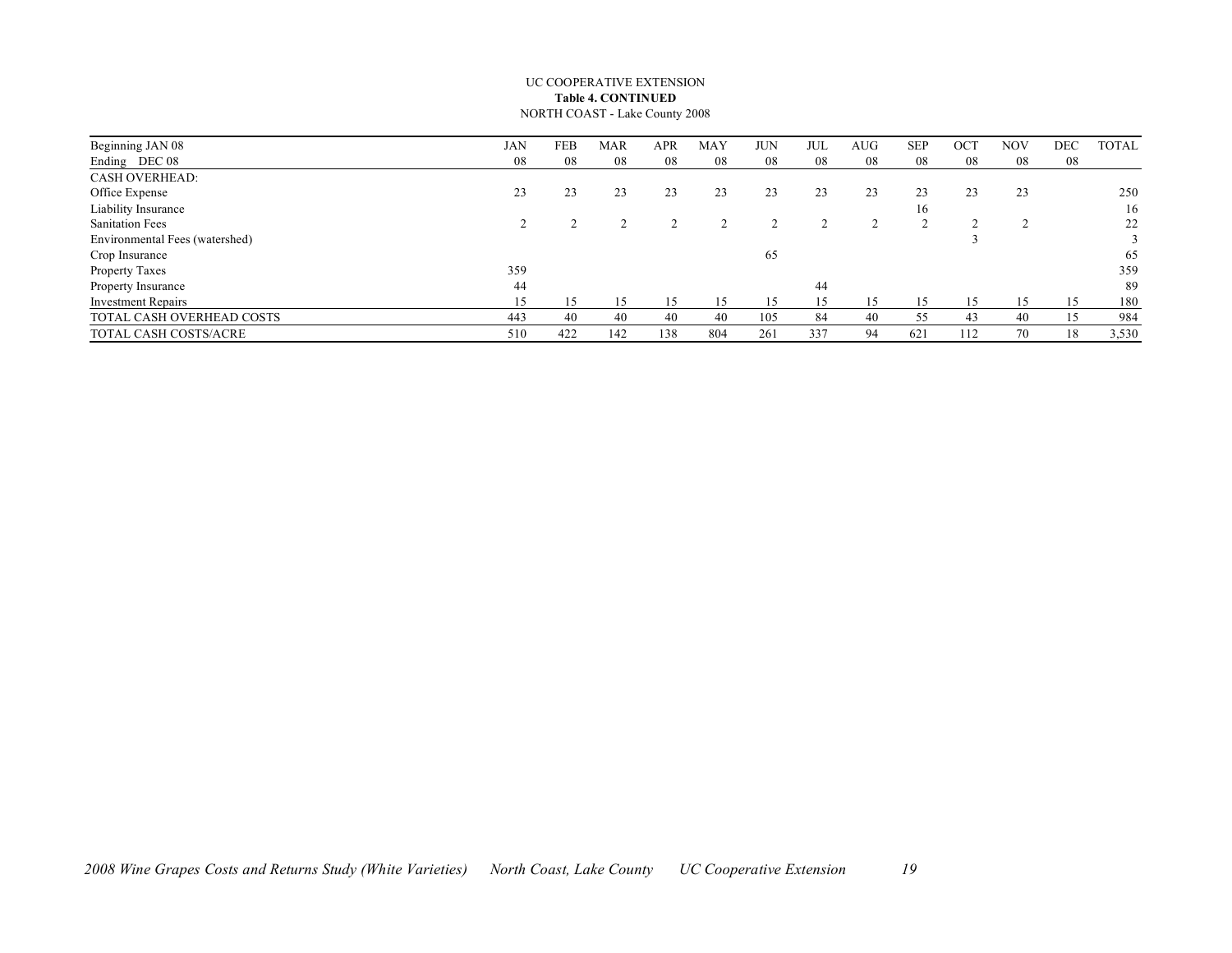#### UC COOPERATIVE EXTENSION **Table 5. RANGING ANALYSIS (Prices vs Yields)** NORTH COAST - Lake County 2008

|                                           |       |       |       | YIELD (tons/acre) |       |       |       |
|-------------------------------------------|-------|-------|-------|-------------------|-------|-------|-------|
|                                           | 4.00  | 5.00  | 6.00  | 7.00              | 8.00  | 9.00  | 10.00 |
| <b>OPERATING COSTS:</b>                   |       |       |       |                   |       |       |       |
| Cultural Cost                             | 1,872 | 1,872 | 1,872 | 1,872             | 1,872 | 1,872 | 1,872 |
| Harvest (pick)                            | 381   | 386   | 390   | 394               | 398   | 403   | 407   |
| Haul to Processor                         | 80    | 100   | 120   | 140               | 160   | 180   | 200   |
| Assessment                                | 36    | 45    | 54    | 63                | 72    | 81    | 90    |
| Interest on operating capital $(a)$ 8.75% | 76    | 76    | 76    | 76                | 76    | 76    | 76    |
| TOTAL OPERATING COSTS/ACRE                | 2,445 | 2,479 | 2,512 | 2,545             | 2,578 | 2,612 | 2,645 |
| <b>Total Operating Costs/ton</b>          | 611   | 496   | 419   | 364               | 322   | 290   | 265   |
| <b>CASH OVERHEAD COSTS/ACRE</b>           | 984   | 984   | 984   | 984               | 984   | 984   | 984   |
| <b>TOTAL CASH COSTS/ACRE</b>              | 3,429 | 3,463 | 3,496 | 3,529             | 3,562 | 3,596 | 3,629 |
| <b>Total Cash Costs/ton</b>               | 857   | 693   | 583   | 504               | 445   | 400   | 363   |
| NON-CASH OVERHEAD COSTS/ACRE              | 3,726 | 3,726 | 3,726 | 3,726             | 3,726 | 3,726 | 3,726 |
| <b>TOTAL COSTS/ACRE</b>                   | 7,155 | 7,189 | 7,222 | 7,255             | 7,288 | 7,322 | 7,355 |
| <b>Total Costs/ton</b>                    | 1,789 | 1,438 | 1,204 | 1,036             | 911   | 814   | 736   |

### COSTS PER ACRE AT VARYING YIELD TO PRODUCE WHITE WINEGRAPES (Sauvignon Blanc)

#### NET RETURNS PER ACRE ABOVE OPERATING COSTS

| <b>PRICE</b>                  | YIELD (tons/acre) |       |       |       |       |       |       |  |  |  |  |
|-------------------------------|-------------------|-------|-------|-------|-------|-------|-------|--|--|--|--|
| $\frac{\text{S}}{\text{top}}$ | 4.00              | 5.00  | 6.00  | 7.00  | 8.00  | 9.00  | 10.00 |  |  |  |  |
| 600                           | $-4.5$            | 521   | 1,088 | 1,655 | 2,222 | 2,788 | 3,355 |  |  |  |  |
| 700                           | 355               | 1,021 | 1,688 | 2,355 | 3,022 | 3,688 | 4,355 |  |  |  |  |
| 800                           | 755               | 1,521 | 2,288 | 3,055 | 3,822 | 4,588 | 5,355 |  |  |  |  |
| 900                           | 1,155             | 2,021 | 2,888 | 3,755 | 4,622 | 5,488 | 6,355 |  |  |  |  |
| 1.000                         | 1,555             | 2,521 | 3.488 | 4.455 | 5,422 | 6,388 | 7,355 |  |  |  |  |
| 1,100                         | 1,955             | 3,021 | 4,088 | 5,155 | 6,222 | 7,288 | 8,355 |  |  |  |  |
| 1.200                         | 2.355             | 3,521 | 4.688 | 5,855 | 7.022 | 8,188 | 9,355 |  |  |  |  |

#### NET RETURNS PER ACRE ABOVE CASH COSTS

| <b>PRICE</b>                  |          | YIELD (tons/acre) |       |       |       |       |       |  |  |  |  |  |
|-------------------------------|----------|-------------------|-------|-------|-------|-------|-------|--|--|--|--|--|
| $\frac{\text{S}}{\text{top}}$ | 4.00     | 5.00              | 6.00  | 7.00  | 8.00  | 9.00  | 10.00 |  |  |  |  |  |
| 600                           | $-1.029$ | $-463$            | 104   | 671   | 1,238 | 1,804 | 2,371 |  |  |  |  |  |
| 700                           | $-629$   | 37                | 704   | 1.371 | 2,038 | 2,704 | 3,371 |  |  |  |  |  |
| 800                           | $-229$   | 537               | 1.304 | 2,071 | 2,838 | 3,604 | 4,371 |  |  |  |  |  |
| 900                           | 171      | 1,037             | 1.904 | 2,771 | 3,638 | 4,504 | 5,371 |  |  |  |  |  |
| 1.000                         | 571      | 1,537             | 2.504 | 3,471 | 4.438 | 5,404 | 6,371 |  |  |  |  |  |
| 1.100                         | 971      | 2,037             | 3.104 | 4,171 | 5,238 | 6,304 | 7,371 |  |  |  |  |  |
| 1.200                         | 1.371    | 2,537             | 3,704 | 4,871 | 6,038 | 7,204 | 8,371 |  |  |  |  |  |

#### NET RETURNS PER ACRE ABOVE TOTAL COSTS

| <b>PRICE</b>         |          |          |          | YIELD (tons/acre) |          |          |          |
|----------------------|----------|----------|----------|-------------------|----------|----------|----------|
| $\frac{\sqrt{2}}{2}$ | 4.00     | 5.00     | 6.00     | 7.00              | 8.00     | 9.00     | 10.00    |
| 600                  | $-4.755$ | $-4.189$ | $-3.622$ | $-3.055$          | $-2.488$ | $-1.922$ | $-1,355$ |
| 700                  | $-4,355$ | $-3,689$ | $-3,022$ | $-2,355$          | $-1,688$ | $-1,022$ | $-355$   |
| 800                  | $-3.955$ | $-3.189$ | $-2.422$ | $-1,655$          | $-888$   | $-122$   | 645      |
| 900                  | $-3,555$ | $-2,689$ | $-1,822$ | $-955$            | $-88$    | 778      | 1,645    |
| 1.000                | $-3,155$ | $-2.189$ | $-1,222$ | $-255$            | 712      | 1.678    | 2,645    |
| 1,100                | $-2,755$ | $-1,689$ | $-622$   | 445               | 1,512    | 2,578    | 3,645    |
| 1.200                | $-2,355$ | $-1,189$ | $-22$    | 1,145             | 2,312    | 3,478    | 4,645    |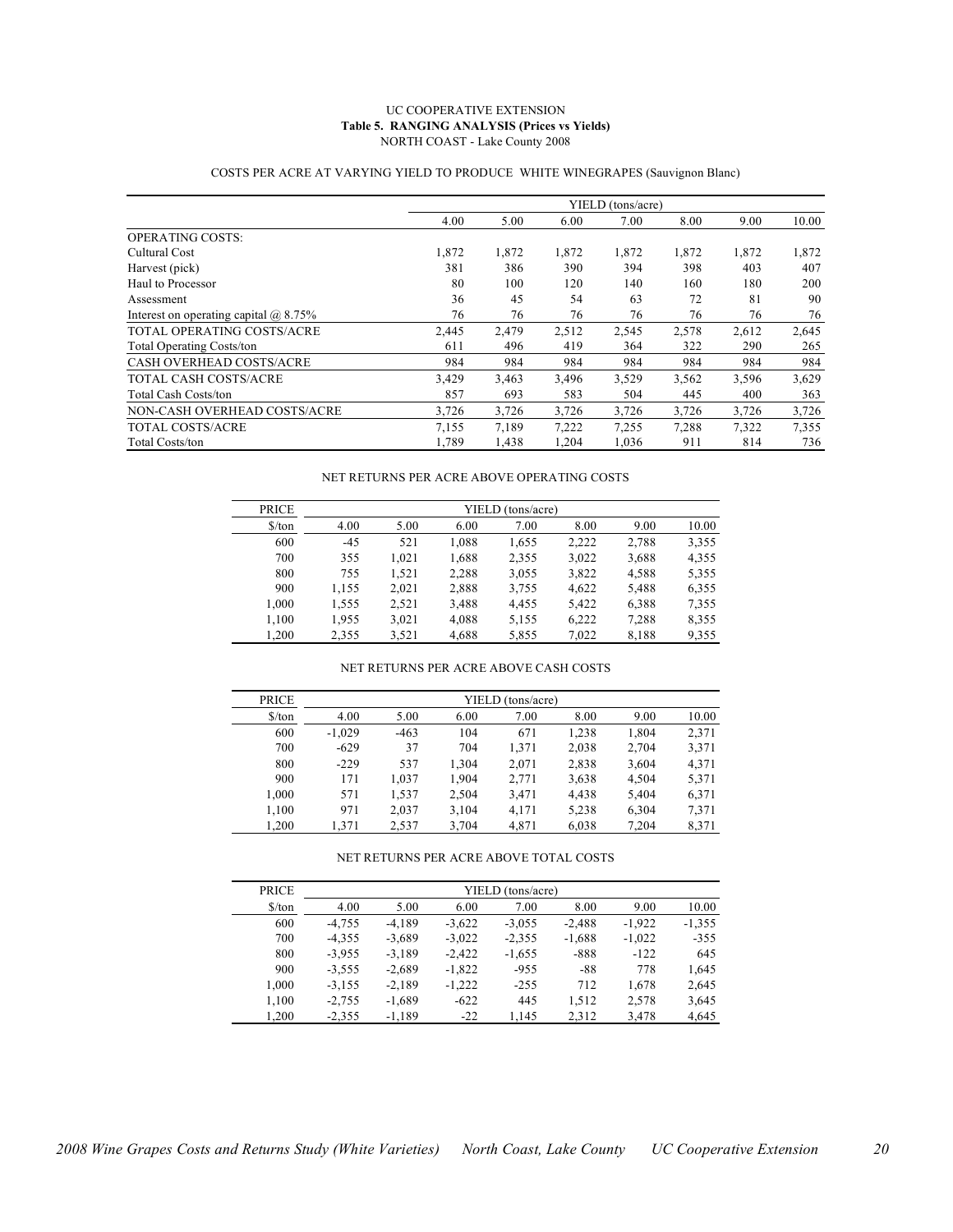#### UC COOPERATIVE EXTENSION **Table 6. WHOLE FARM ANNUAL EQUIPMENT, INVESTMENT, and BUSINESS OVERHEAD** NORTH COAST - Lake County 2008

|                                     |         |      |         |          | Cash Overhead |       |        |
|-------------------------------------|---------|------|---------|----------|---------------|-------|--------|
|                                     |         | Yrs  | Salvage | Capital  | Insur-        |       |        |
| <b>Yr</b> Description               | Price   | Life | Value   | Recovery | ance          | Taxes | Total  |
| 08 35 HP 2WD Tractor #1             | 15,900  | 15   | 1,534   | 1,534    | 69            | 95    | 1,698  |
| 08 50 HP MFWD Tractor               | 27,200  | 15   | 2,623   | 2,623    | 118           | 162   | 2,904  |
| 08 ATV 4WD                          | 8,000   | 5    | 1,279   | 1,279    | 42            | 58    | 1,379  |
| 08 Bin Trailer #1                   | 2,000   | 20   | 175     | 175      | 8             | 11    | 193    |
| 08 Bin Trailer #2                   | 2,000   | 20   | 175     | 175      | 8             | 11    | 193    |
| 08 Bin Trailer #3                   | 2,000   | 20   | 175     | 175      | 8             | 11    | 193    |
| 08 Fertilizer Spreader              | 10,000  | 15   | 1,006   | 1,006    | 40            | 55    | 1,101  |
| 08 Leaf Blower/Remover              | 26,000  | 10   | 3,230   | 3,230    | 111           | 153   | 3,494  |
| 08 Mower Flail 3 pt 6ft             | 7,000   | 10   | 870     | 870      | 30            | 41    | 941    |
| 08 Vine Sprayer/Air Blast           | 22,000  | 20   | 1,927   | 1,927    | 84            | 116   | 2,127  |
| 08 Pickup Truck 1/2 T               | 28,000  | 7    | 3,805   | 3,805    | 141           | 193   | 4,138  |
| 08 Pump Diesel 75HP                 | 20,000  | 15   | 2,012   | 2,012    | 80            | 110   | 2,201  |
| 08 Trailer for ATV                  | 1,500   | 15   | 151     | 151      | 6             | 8     | 165    |
| 08 Weed Sprayer 100 gal (pull type) | 3,000   | 5    | 545     | 545      | 14            | 20    | 579    |
| 08 Wilco Gopher Getter Baiter       | 2,700   | 10   | 335     | 335      | 12            | 16    | 363    |
| <b>TOTAL</b>                        | 177,300 |      | 19,842  | 19,842   | 770           | 1,058 | 21,670 |
| 60% of New Cost*                    | 106.380 |      | 11.905  | 11.905   | 462           | 635   | 13,002 |

#### ANNUAL EQUIPMENT COSTS

\* Used to reflect a mix of new and used equipment.

#### ANNUAL INVESTMENT COSTS

|                                |           |      |         |          | Cash Overhead |        |          |         |
|--------------------------------|-----------|------|---------|----------|---------------|--------|----------|---------|
|                                |           | Yrs  | Salvage | Capital  | Insur-        |        |          |         |
| Description                    | Price     | Life | Value   | Recovery | ance          | Taxes  | Repairs  | Total   |
| Buildings: 1500 sqft           | 60,000    | 20   |         | 5,338    | 218           | 300    | 1,200    | 7,056   |
| Drip Irrigation System         | 54,000    | 25   |         | 4.325    | 197           | 270    | 1,080    | 5,872   |
| Vineyard Establishment         | 494.829   | 22   |         | 41,991   | 1,801         | 2,474  | 494      | 46,760  |
| <b>Frost Protection System</b> | 66,400    | 25   |         | 5,318    | 242           | 332    | 1,328    | 7,220   |
| Fuel tank: 2-350 gal           | 3,500     | 25   | 150     | 278      | 13            | 18     | 70       | 379     |
| Gondolas $-2.5$ ton $(30)$     | 45,000    | 10   |         | 6,187    | 164           | 225    | 900      | 7,475   |
| Land                           | 800,000   | 25   | 800,000 | 50,000   | $\Omega$      | 8.000  | $\Omega$ | 58,000  |
| Reservoir: 12 acft             | 60,000    | 25   |         | 4.806    | $\Omega$      | 300    | 1,200    | 6,306   |
| Tools-Shop/Field               | 2,000     | 10   | 200     | 260      | 8             | 11     | 40       | 319     |
| <b>TOTAL INVESTMENT</b>        | 1,585,729 |      | 800,350 | 118,502  | 2.643         | 11,930 | 6.312    | 139,387 |

#### ANNUAL BUSINESS OVERHEAD COSTS

|                       | Units/ |      | Price/ | Total |
|-----------------------|--------|------|--------|-------|
| Description           | Farm   | Unit | Unit   | Cost  |
| Crop Insurance        | 35     | acre | 65.00  | 2,275 |
| Liability Insurance   | 35     | acre | 15.71  | 550   |
| Office Expense        | 35     | acre | 250.00 | 8,750 |
| <b>Sanitation Fee</b> | 35     | acre | 22.14  | 775   |
| Watershed Fee         | 40     | acre | 3.04   | 122   |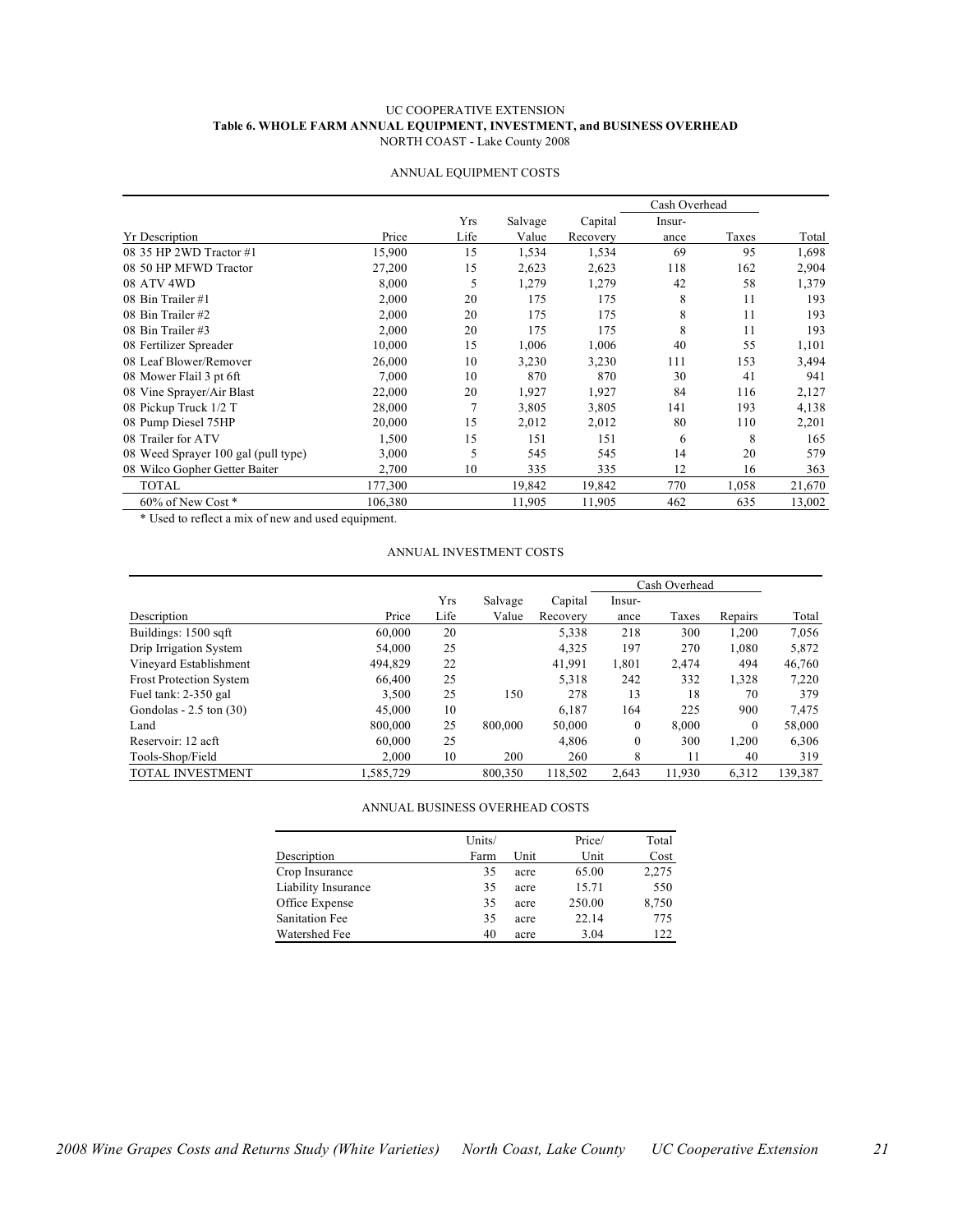#### UC COOPERATIVE EXTENSION **Table 7. HOURLY EQUIPMENT COSTS** NORTH COAST - Lake County 2008

|                                     |        | <b>COSTS PER HOUR</b> |               |       |         |           |       |           |  |
|-------------------------------------|--------|-----------------------|---------------|-------|---------|-----------|-------|-----------|--|
|                                     | Actual |                       | Cash Overhead |       |         | Operating |       |           |  |
|                                     | Hours  | Capital               | Insur-        |       |         | Fuel $\&$ | Total | Total     |  |
| <b>Yr Description</b>               | Used   | Recovery              | ance          | Taxes | Repairs | Lube      | Oper. | Costs/Hr. |  |
| 08 35 HP 2WD Tractor #1             | 42     | 22.08                 | 1.00          | 1.37  | 0.68    | 4.94      | 5.62  | 30.07     |  |
| 08 50 HP MFWD Tractor               | 248    | 6.34                  | 0.29          | 0.39  | 0.62    | 7.06      | 7.68  | 14.70     |  |
| 08 ATV 4WD                          | 124    | 6.18                  | 0.20          | 0.28  | 0.59    | 2.38      | 2.97  | 9.63      |  |
| 08 Bin Trailer #1                   | 27     | 3.90                  | 0.17          | 0.23  | 0.26    | 0.00      | 0.26  | 4.56      |  |
| 08 Bin Trailer #2                   | 27     | 3.90                  | 0.17          | 0.23  | 0.26    | 0.00      | 0.26  | 4.56      |  |
| 08 Bin Trailer #3                   | 27     | 3.90                  | 0.17          | 0.23  | 0.26    | 0.00      | 0.26  | 4.56      |  |
| 08 Fertilizer Spreader              | 3      | 246.38                | 9.77          | 13.42 | 3.44    | 0.00      | 3.44  | 273.01    |  |
| 08 Leaf Blower/Remover              | 35     | 55.37                 | 1.91          | 2.62  | 4.49    | 0.00      | 4.49  | 64.39     |  |
| 08 Mower Flail 3 pt 6ft             | 35     | 15.12                 | 0.52          | 0.72  | 3.33    | 0.00      | 3.33  | 19.69     |  |
| 08 Vine Sprayer/Air Blast           | 1,556  | 7.40                  | 0.32          | 0.44  | 3.44    | 0.00      | 3.44  | 11.60     |  |
| 08 Pickup Truck 1/2 T               | 30     | 76.73                 | 2.84          | 3.89  | 2.05    | 8.91      | 10.96 | 94.42     |  |
| 08 Pump Diesel 75HP                 | 105    | 11.46                 | 0.45          | 0.62  | 2.00    | 8.63      | 10.63 | 23.16     |  |
| 08 Trailer for ATV                  | 70     | 1.29                  | 0.05          | 0.07  | 0.18    | 0.00      | 0.18  | 1.59      |  |
| 08 Weed Sprayer 100 gal (pull type) | 24     | 13.39                 | 0.36          | 0.49  | 0.76    | 0.00      | 0.76  | 15.00     |  |
| 08 Wilco Gopher Getter Baiter       | 9      | 23.65                 | 0.82          | 1.12  | 0.57    | 0.00      | 0.57  | 26.16     |  |